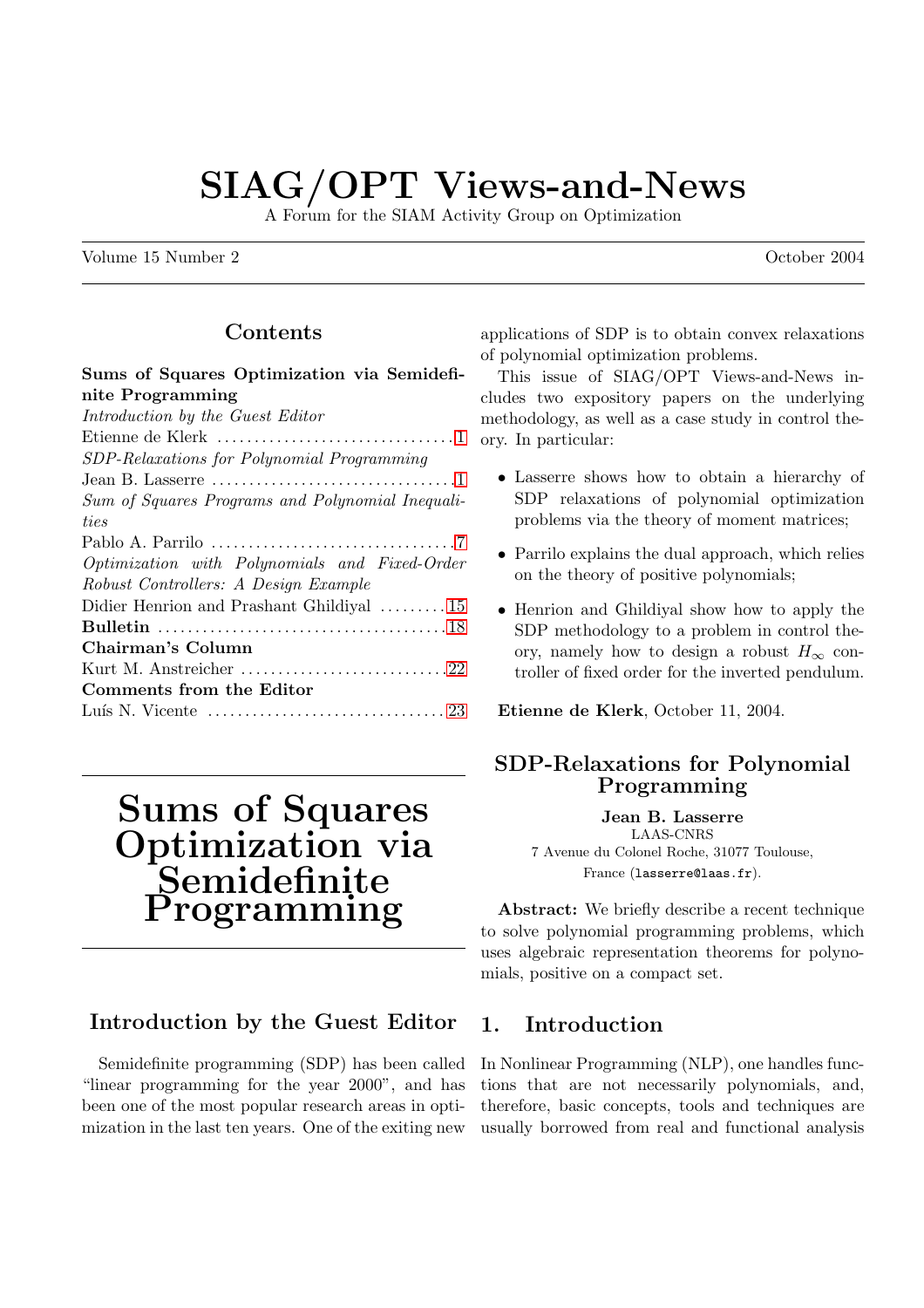<span id="page-1-0"></span>as well as standard linear algebra, rather than commutative algebra and algebraic geometry. As underlined in Wright [27], Linear Programming (LP) was an exception, and until the interior points revolution, LP could be taught from a purely algebraic and geometric point of view, and completely separated from NLP. In c[oun](#page-6-0)terpart to the large spectrum of NLP problems with say, continuous functions, and with the exception of *convex* problems, one is usually concerned with only local optimality conditions and local search algorithms.

If one is interested in the global optimum, then observe that the NLP problem  $\mathbb{P}\rightarrow f^* := \min_{x \in \mathbb{K}} f(x)$ has the two following equivalent formulations

$$
f^* = \min_{\mu} \left\{ \int_{\mathbb{R}^n} f d\mu \, | \quad \mu(\mathbb{K}) = 1; \, \mu(\mathbb{R}^n \setminus \mathbb{K}) = 0 \right\}
$$
 (1)

where the minimization is over the set of measures  $\mu$  on  $\mathbb{R}^n$ , and

$$
f^* = \max_{\lambda \in \mathbb{R}} \{ \lambda \mid f - \lambda \ge 0 \text{ on } \mathbb{K} \}. \tag{2}
$$

Of course, the LP  $(1)$  and its dual  $(2)$  are just a rephrasing of  $\mathbb P$  and are useless in general, unless one rephrasing of F and are useless in general, unless one<br>knows either (a) how to evaluate  $\int f d\mu$  efficiently and characterize measures with support on  $K$ , or  $(b)$ , characterize functions that are nonnegative on K.

This is precisely the case for the class of NLP problems

$$
\mathbb{P} \to f^* = \min\{f(x) \mid g_i(x) \ge 0, i = 1, ..., m\}
$$
\n(3)

with *polynomial* constraints and criterion, that we call Polynomial Programming (PP) problems. That is,  $\{f, \{g_i\}_{i=1}^m\} \subset \mathbb{R}[x_1,\ldots,x_n]$  and  $\mathbb{K} \subset \mathbb{R}^n$  is the semi-algebraic set

$$
\mathbb{K} := \{x \in \mathbb{R}^n \mid g_i(x) \geq 0, \quad i = 1, \dots, m\}. \tag{4}
$$

(A semi-algebraic set of  $\mathbb{R}^n$  is a set defined by polynomial inequalities.) Using recent results from (real) algebraic geometry, one may provide a new paradigm for PP problems, based on a sequence of convex SDP-relaxations (of increasing size), whose associated monotone sequence of optimal values converges to  $f^*$  under fairly weak assumptions. This new framework is indeed realistic because of recent progress in Semidefinite Programming (SDP)

which makes those SDP-relaxations practically implementable. The reader should keep in mind that most interesting PP problems are NP-hard. However, the above mentioned SDP-relaxations provide a monotone nondecreasing sequence of lower bounds and very often,  $f^*$  is actually obtained early in the sequence. Despite this appealing feature, and in view of the present status of SDP (still at its early stage), one is currently limited in the size of PP problems that can be handled so far.

In our mind, this new approach is particularly appealing for the three main reasons below, to be developed later.

(a) Generality: The class of PP problems is very large and encompasses many interesting applications. For instance, nonconvex quadratic problems and Mixed-Integer Programming (MIP) problems are particular PP problems. The feasible set  $K$  neither needs to be connected nor continuous, as it can be any semi-algebraic set represented by finitely many polynomial inequalities.

(b) Global optimality conditions: Putinar, Jacobi and Prestel's refinement of Schmüdgen's Positivstellensatz theorem on the representation of polynomials positive on a compact set, is nothing less than the global optimality conditions analogue for PP of the celebrated Karush-Kuhn-Tucker local optimality conditions for NLP. In addition, the algebraic point of view (2) of positive polynomials has a dual functional analysis point of view (1), namely the theory of moments.

(c) The tool: SDP is the appropriate tool that fits a certain representation of positive polynomials (algebraic point of view) and its dual theory of moments (functional analysis) mentioned in (b). It is indeed a remarkable fact that the primal SDPrelaxations have a natural interpretation in the theory of moments, whereas the dual SDP-relaxations also have a natural interpretation in the representation theory (algebraic point of view).

This approach initiated by Shor [23] and later by Lasserre [11, 12], Nesterov [16], Parrilo [17], has been implemented in the two software packages GloptiPoly [17] and SOSTOOLS [18], both available on the net, and results on a sample of [pro](#page-6-0)blems are indeed ver[y encou](#page-5-0)raging an[d pr](#page-5-0)omising. [N](#page-5-0)amely, for most problems of the sample in [17], the optimal value  $f^*$  is actually obtaine[d \(u](#page-6-0)p to the precision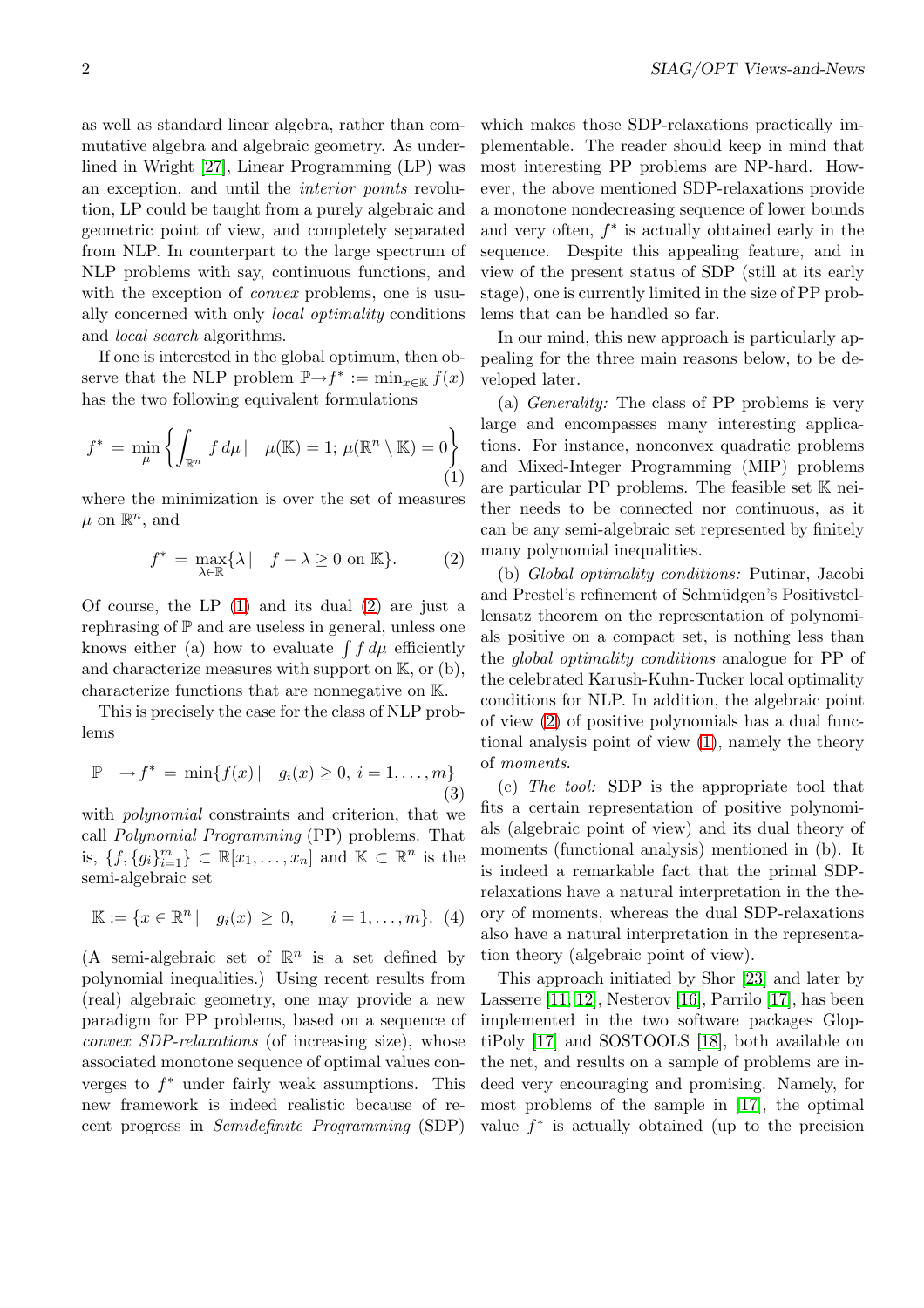<span id="page-2-0"></span>machine) at a SDP-relaxation of low order.

Finally, we also briefly describe LP-relaxations of a similar algebraic flavor, initiated in the pioneering work of Sherali and Adams [21, 22] for 0-1 programs, and recently extended to general PP problems in [14] by invoking a representation result of Krivine [9, 10].

### 2. Notation and [prelim](#page-6-0)inaries

Given any two real-valued symmetric matrice[s](#page-5-0) [A, B](#page-5-0) let  $\langle A, B \rangle$  denote the usual scalar product trace(*AB*) and let  $A \succeq B$  (resp.  $A \succeq B$ ) stand for  $A-B$  positive semidefinite (resp.  $A - B$  positive definite). Let

$$
[1, x_1, x_2, \dots x_n, x_1^2, x_1 x_2, \dots, x_n^2, \dots]
$$
 (5)

be the canonical basis for the real polynomials, and let  $\mathcal{A}_r \subset \mathbb{R}[x] := \mathbb{R}[x_1,\ldots,x_n]$  be the subspace of real polynomials of degree at most r; denote  $s(r)$ its dimension. Therefore, a polynomial  $f \in \mathcal{A}_r$  is written

$$
x \mapsto f(x) = \sum_{\alpha \in \mathbb{N}^n} f_{\alpha} x^{\alpha} = \sum_{\alpha} f_{\alpha} x_1^{\alpha_1} \cdots x_n^{\alpha_n},
$$

 $x \in \mathbb{R}^n$ , in the basis (5), for finitely many coefficients  $x \in \mathbb{R}$ , in the basis (*J*), it  $\{f_{\alpha}\}\$  such that  $|\alpha| = \sum_{i=1}^{n}$  $\sum_{i=1}^{n} \alpha_i \leq r$ . The polynomial  $f \in \mathcal{A}_r$  is also identified with its vector of coefficients  $f \in \mathbb{R}^{s(r)}$  in the canonical basis (5).

#### 2.1 Moment matrix

Given a sequence  $y = \{y_\alpha\}$ , the moment matrix  $M_r(y) \in \mathbb{R}^{s(r) \times s(r)}$  with rows and columns indexed in (5), satisfies

$$
[M_r(y)(1,j) = y_\alpha \text{ and } M_r(y)(i,1) = y_\beta]
$$
  
\n
$$
\implies M_r(y)(i,j) = y_{\alpha+\beta}.
$$

For instance, with  $n = 2$ ,  $r = 2$ , and  $y =$  $\{1, y_{10}, y_{01}, y_{20}, y_{11}, y_{02}\},$  we have

$$
M_2(y) = \begin{bmatrix} 1 & y_{10} & y_{01} & y_{20} & y_{11} & y_{02} \\ y_{10} & y_{20} & y_{11} & y_{30} & y_{21} & y_{12} \\ y_{01} & y_{11} & y_{02} & y_{21} & y_{12} & y_{03} \\ y_{20} & y_{30} & y_{21} & y_{40} & y_{31} & y_{22} \\ y_{11} & y_{21} & y_{12} & y_{31} & y_{22} & y_{13} \\ y_{02} & y_{12} & y_{03} & y_{22} & y_{13} & y_{04} \end{bmatrix}
$$

.

The matrix  $M_r(y)$  defines a bilinear form  $\langle ., .\rangle_y$  on  $\mathcal{A}_r$ , by

$$
\langle q, v \rangle_y := \langle q, M_r(y)v \rangle, \quad q, v \in \mathcal{A}_r,
$$

and if y has a representing measure  $\mu_y$  (i.e.,  $y_\alpha =$  $\int_{\mathbb{R}^n} x^{\alpha} d\mu_y$  for all  $\alpha \in \mathbb{N}^n$ , then

$$
\langle q, M_r(y)q\rangle = \int_{\mathbb{R}^n} q(x)^2 \mu_y(dx) \ge 0, \qquad (6)
$$

so that  $M_r(y) \succeq 0$ .

### 2.2 Localizing matrix

Given a polynomial  $\theta \in \mathbb{R}[x]$ , with coefficient vector  $\theta$ , the localizing matrix  $M_r(\theta y) \in \mathbb{R}^{s(r) \times s(r)}$  associated with  $\theta$ , is given by

$$
M_r(\theta y)(i, j) = \sum_{\alpha \in \mathbb{N}^n} \theta_{\alpha} y_{\beta + \alpha} \quad \text{if} \quad M_r(y)(i, j) = y_{\beta}.
$$
\n(7)

For instance with  $n = 2$ ,  $r = 1$ , and  $x \mapsto \theta(x) :=$  $a - x_1^2 - x_2^2$ ,

$$
M_1(\theta y) = \begin{bmatrix} a - y_{20} - y_{02}, & ay_{10} - y_{30} - y_{12}, \\ ay_{10} - y_{30} - y_{12}, & ay_{20} - y_{40} - y_{22}, \\ ay_{01} - y_{21} - y_{03}, & ay_{11} - y_{31} - y_{13}, \\ ay_{01} - y_{21} - y_{03} \\ ay_{11} - y_{31} - y_{13} \\ ay_{02} - y_{22} - y_{04} \end{bmatrix}.
$$

If y is has a representing measure  $\mu_y$ , then

$$
\langle q, M_r(\theta y)q \rangle = \int_{\mathbb{R}^n} \theta(x)q(x)^2 \,\mu_y(dx), \qquad (8)
$$

for every polynomial  $q \in \mathcal{A}_r$ . Therefore,  $M_r(\theta y) \succeq 0$ whenever  $\mu_y$  has its support contained in the set  $\mathbb{K}_{\theta} = \{x \in \mathbb{R}^n \, | \, \theta(x) \geq 0\} \, (i.e., \, \mu(\mathbb{R}^n \setminus \mathbb{K}_{\theta}) = 0).$ 

### 2.3 Putinar-Jacobi-Prestel representation theorem

The K-moment problem identifies those sequences  $y = \{y_{\alpha}\}\$  that have a representing measure whose support is contained in a semi-algebraic set K. In duality with the theory of moments is the theory of representation of positive polynomials, which dates back to Hilbert's 17th problem. For details and recent results, the interested reader is referred to Berg [1], Curto and Fialkow [3], Jacobi and Prestel  $[7]$ , Putinar  $[19]$ , Simon  $[24]$ , Schmüdgen  $[20]$ , and the many references therein. Recall that a polynomial  $f \in \mathbb{R}[x]$  is a sum of squares (s.o.s.) if it can b[e](#page-5-0) written  $f = \sum_{j \in J} f_j^2$  $f = \sum_{j \in J} f_j^2$  $f = \sum_{j \in J} f_j^2$  [fo](#page-5-0)r some fini[te f](#page-6-0)amily  ${f_j}_{j\in J} \subset \mathbb{R}[x].$  ${f_j}_{j\in J} \subset \mathbb{R}[x].$  ${f_j}_{j\in J} \subset \mathbb{R}[x].$  ${f_j}_{j\in J} \subset \mathbb{R}[x].$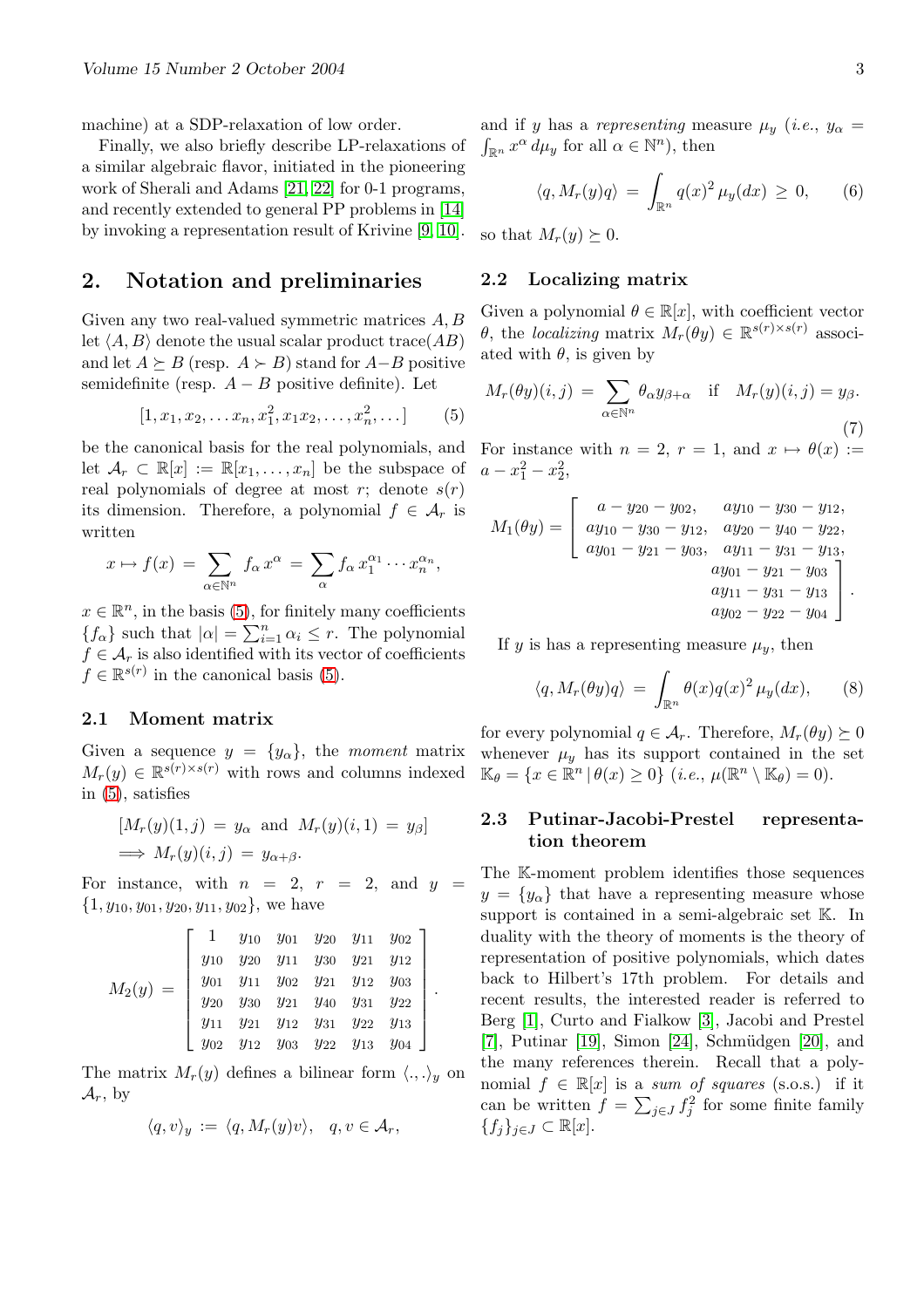<span id="page-3-0"></span>Assumption 1 Let  $\{g_i\}_{i=1}^m \subset \mathbb{R}[x]$  and let  $\mathbb{K} \subset \mathbb{R}^n$ be as in  $(4)$ . The set K is compact and there exists some  $u \in \mathbb{R}[x]$  such that the level set  $\{x \in$  $\mathbb{R}^n | u(x) \geq 0$  is compact, and u can be written as  $u = u_0 + \sum_{i=1}^{m}$  $\sum_{i=1}^{m} u_i g_i$ , where  $u_i \in \mathbb{R}[x]$  is s.o.s. for every  $i = 0, 1, \ldots, m$  $i = 0, 1, \ldots, m$  $i = 0, 1, \ldots, m$ .

Note that Assumption 1 is not very restrictive. For instance, it holds whenever  $K$  is a convex polytope, or the level set  $\{x \in \mathbb{R}^n | g_i(x) \geq 0\}$  is compact for some  $i = 1, \ldots, m$ . In addition, if one knows in advance that a global m[ini](#page-2-0)mizer of  $\mathbb P$  is contained in a ball of radius  $M$ , then for Assumption 1 to hold, it suffices to include the additional quadratic constraint  $M^2 - ||x||^2 \geq 0$  in the definition (4) of K. If Assumption 1 holds then one has the [f](#page-2-0)ollowing important representation:

$$
[f \in \mathbb{R}[x], \quad f > 0 \text{ on } \mathbb{K}] \Rightarrow f = f_0 + \sum_{i=1}^m f_i g_i,
$$
\n(9)

where  $f_i \in \mathbb{R}[x]$  is s.o.s. for every  $i = 0, 1, \ldots, m$  (see *e.g.* Putinar  $[19]$ .

This representation (9) is a refinement of a more general representation theorem called Schmüdgen's Positivstellensatz [20], in which products of the  $g_i$ 's would also a[ppe](#page-6-0)ar in (9). Note that the representation (9) of f is an obvious *certificate* of *positivity* of f on  $K$ . In addition, checking (9) with an a priori bound on the degr[ee o](#page-6-0)f the  $f_i$ 's, reduces to solving a SDP.

The dual (functional analysis) analogue of (the algebraic) (9) is as follows: Let  $K$  be as in (4),  $y = \{y_{\alpha}\}\$ be an infinite sequence indexed in the basis (5). Then under Assumption 1, there exists a representing measure  $\mu$  with support contained in K[,](#page-1-0) if and only if

$$
M_r(y) \succeq 0, M_r(g_i y) \succeq 0,
$$
 (10)

 $i = 1, \ldots, m; r = 0, 1, \ldots$  (again see Putinar [19]). Checking  $(10)$  for a single r reduces to solving a SDP.

# 3. SDP-relaxations for poly[no](#page-6-0)mial programming

Let  $f \in \mathbb{R}[x]$ , K be as in (4), and consider the (global) optimization problem PP problem  $\mathbb P$  in (3).

For every  $r \in \mathbb{N}$ , write the moment and localizing matrices  $M_r(y)$  and  $M_r(g_iy)$  in the respective forms attices  $m_r(y)$  and  $m_r(y_iy)$  in the respective forms  $\alpha y_\alpha B_\alpha$ , and  $\sum_\alpha y_\alpha C^i_\alpha$ , for appropriate symmetric matrices  $\{B_{\alpha}, \tilde{C}_{\alpha}^{i}\}.$  Depending on its parity, let  $\deg g_i = 2v_i$  or  $2v_i - 1$  for all  $i = 1, \ldots, m$ , whereas deg  $f = 2v_0$  or  $2v_0 - 1$ , and set  $i_0 := \max_{j \in \{0, ..., m\}} v_j$ . For  $r \geq i_0$  define the SDP problem

$$
\mathbb{Q}_r \left\{ \begin{array}{rcl} \min_{y} \sum_{\alpha} f_{\alpha} y_{\alpha} \\ \text{s.t.} & M_r(y) & \geq 0 \\ & M_{r-v_k}(g_k y) & \geq 0, \quad k = 1, \dots, m \\ y_0 & = 1 \end{array} \right. \tag{11}
$$

(which is a SDP-relaxation of  $\mathbb{P}$ ), whose dual SDP problem reads

$$
\mathbb{Q}_r^* \begin{cases}\n\max \lambda \\
\text{s.t.} \quad \langle X, B_\alpha \rangle + \sum_{k=1}^m \langle Z_k, C_\alpha^k \rangle & = f_\alpha, \\
\langle X, B_0 \rangle + \sum_{k=1}^m \langle Z_k, C_0^k \rangle + \lambda & = f_0 \\
\forall k \in \{1, ..., m\} \quad X, Z_k & \geq 0, \\
& (12)\n\end{cases}
$$

Introducing the constant polynomial  $g_0 \equiv 1$ , every SDP-relaxation  $\mathbb{Q}_r^*$  can be rephrased as

$$
\sup \mathbb{Q}_r^* = \max_{\lambda \in \mathbb{R}} \left\{ \lambda \, | \, f - \lambda = \sum_{j=0}^m f_j \, g_j, \, f_j \text{ is s.o.s.} \right\}
$$
  
and  $\deg f_j g_j \leq 2r, \quad \forall j = 0, \dots, m \},$ 

whereas every SDP-relaxation  $\mathbb{Q}_r$  aims at finding a whereas every SDP-relaxation  $\mathcal{Q}_r$  aims at inding a measure  $\mu$  that minimizes  $\int_{\mathbb{R}^n} f d\mu$  under the conmeasure  $\mu$  that minimizes  $\int_{\mathbb{R}^n} f d\mu$  under the constraints that  $\int_{\mathbb{R}^n} q^2 g_k d\mu \geq 0$  for all  $q \in \mathcal{A}_{r-v_k}$ ,  $k=1,\ldots,m$ .

#### 3.1 Convergence

 $\overline{a}$ 

Let  $\inf \mathbb{Q}_r$ , sup  $\mathbb{Q}_r^*$  be the respective optimal values of the SDP  $\mathbb{Q}_r$  and  $\mathbb{Q}_r^*$  (writing min and max if the optimal value is attained). Then  $\sup \mathbb{Q}_r^* \leq \inf \mathbb{Q}_r \leq$  $f^*$  for all  $r \geq i_0$ , and under Assumption 1,

(a) inf  $\mathbb{Q}_r \uparrow f^*$  as  $r \rightarrow \infty$ .

 $(b)$  In addition, if  $K$  has nonempty interior, then  $\sup \mathbb{Q}_r^* = \max \mathbb{Q}_r^* = \inf \mathbb{Q}_r$  for all  $r \geq i_0$ .

(c) Remember that  $f - f^*$  is only nonn[ega](#page-2-0)tive (and not strictly positive) on K. But if  $f - f^*$  has the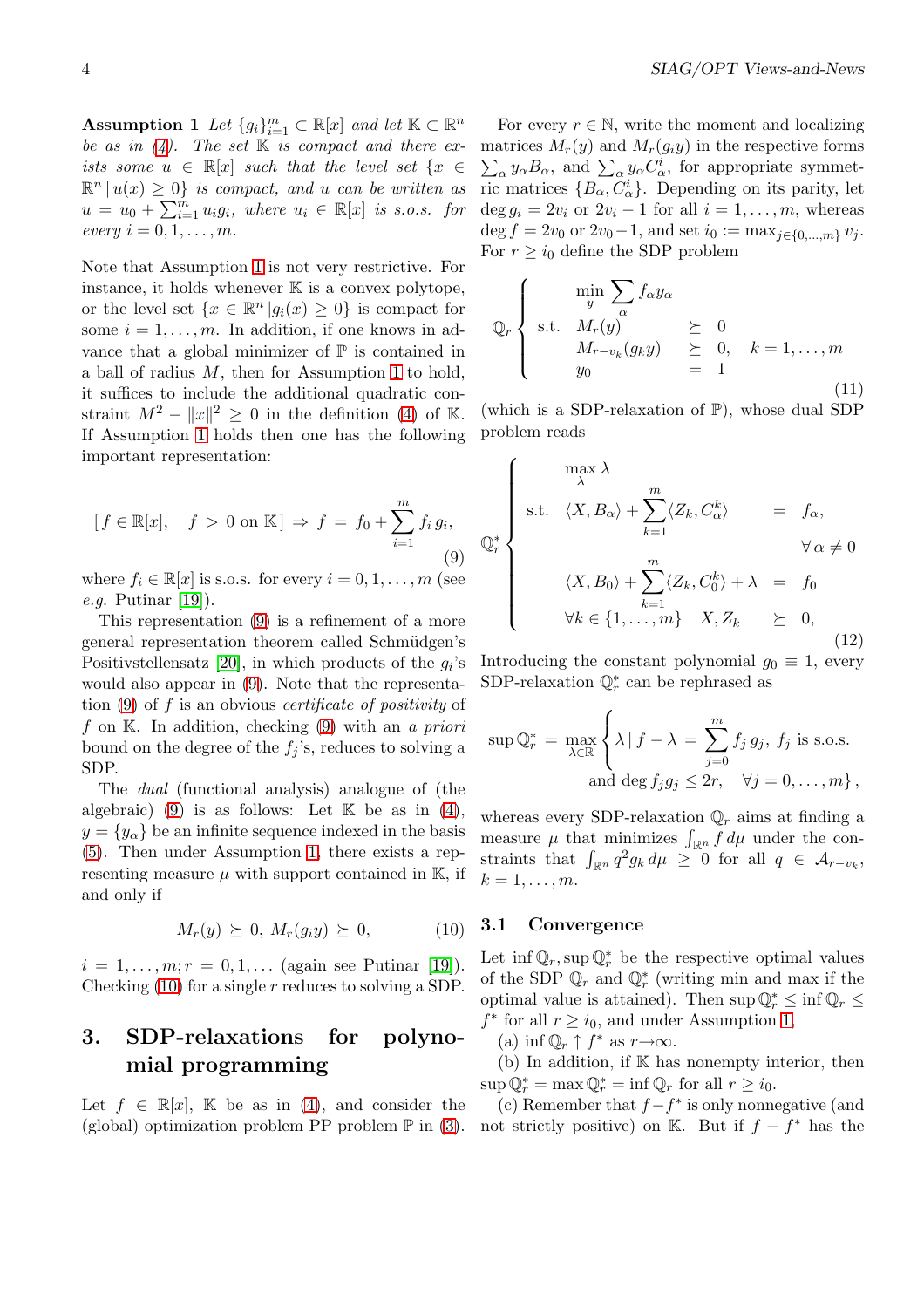<span id="page-4-0"></span>representation (9) then for some  $r_0 \in \mathbb{N}$ , sup  $\mathbb{Q}_r^* =$  $\max \mathbb{Q}_r^* = \min \mathbb{Q}_r = f^*$  for all  $r \ge r_0$ . That is, the SDP-relaxations  $\mathbb{Q}_r$  are *exact* for all  $r \geq r_0$ .

For a detailed proof of  $(a)-(c)$  and more details, the interested reade[r i](#page-3-0)s referred to Lasserre [11]. Finally, implemented in GloptiPoly [17], there is a sufficient (rank) condition to detect whether inf $\mathbb{Q}_r = f^*$  at some given relaxation  $\mathbb{Q}_r$ , and if so, a procedure to retrieve a global minimizer  $x^* \in \mathbb{K}$  $x^* \in \mathbb{K}$  fro[m an](#page-5-0) optimal solution  $y^*$  of  $\mathbb{Q}_r$ .

### 3.2 Global optimality conditions

Observe that when the representation (9) holds for the polynomial  $f - f^*$ , nonnegative (but not strictly positive) on  $\mathbb{K}$ , then (9) is nothing less than the *global* optimality conditions analogue for PP of the Karush-Kuhn-Tucker (KKT) local optimality c[on](#page-3-0)ditions for NLP. Indeed, let  $x^* \in \mathbb{K}$  be a global minimizer, and let  $f - f^*$  have the [rep](#page-3-0)resentation (9), i.e.,

$$
f - f^* = f_0^* + \sum_{j=1}^m f_j^* g_j,
$$
 (13)

for some s.o.s. polynomials  $\{f_j^*\}_{j=0}^m \subset \mathbb{R}[x]$ . Then setting  $\lambda_j := f_j^*(x^*) \geq 0$  for all  $j = 1, \ldots, m$ ,

(i)  $\lambda_j g_j(x^*) = 0$  for all  $j = 1, \ldots, m$  (complementary slackness).

(ii)  $\nabla f(x^*) = \sum_{j=1}^n \lambda_j \nabla g_j(x^*)$ , with  $\lambda_j =$  $f_j^*(x^*) \geq 0.$ 

That is,  $(x^*, \lambda) \in \mathbb{R}^n \times \mathbb{R}^m_+$  is a KKT pair. Conversely, if  $(x^*, \lambda^*) \in \mathbb{R}^n \times \mathbb{R}^m_+$  is a KKT pair, and the gradients  $\{\nabla g_j(x^*)\}$  are linearly independent, then  $f_j^*(x^*) = \lambda_j^*$  for all  $j = 1, \ldots, m$ .

So (13) is the nonconvex global optimality condition analogue of the KKT optimality condition in the convex case, which states that

$$
f - f^* - \sum_{j=1}^m \lambda_j^* g_j \ge 0,
$$

and in which the *scalar* nonnegative multipliers  $\{\lambda_j^*\}$ are now replaced with s.o.s. polynomials  $\{f_j^*\}.$ 

#### 3.3 Additional remarks

the software GloptiPoly [17], most of the time, the

optimal value  $f^*$  is obtained (up to numerical machine precision) at a SDP-relaxation  $\mathbb{Q}_r$  for some small r.

(ii) Mixed integer programming MIP problems as well as many discrete optimization problems are PP problems. In particular, for (nonlinear)  $0 - 1$  programs (and more generally nonlinear integer programs) finite convergence is guaranteed (see, e.g. Lasserre [12]). For instance, for the MAXCUT problem (minimize a quadratic form on  $\{-1,1\}^n$ ), the exact optimal value was almost always found at the second relaxation  $(f^* = \min \mathbb{Q}_2)$ , wehereas the  $0.878 \text{ min} \mathbb{Q}_1 \geq f^*$  $0.878 \text{ min} \mathbb{Q}_1 \geq f^*$  $0.878 \text{ min} \mathbb{Q}_1 \geq f^*$  guarantee follows from Goemans and Williamson [4] (for MAXCUT with nonnegative weights).

(iii) Finally, let K be as in (4), and let  $\rho^*$  =  $\min_{x \in \mathbb{K}} f(x)/q(x)$ , where  $f, q \in \mathbb{R}[x]$  are relatively prime, and  $q$  do[es n](#page-5-0)ot change sign on  $\mathbb{K}$ . (If q would change sign on K then  $\rho^* = -\infty$ .) Then minimizing the rational function  $f/q$  on [K](#page-1-0) is equivalent to solving

$$
\min_{\mu} \left\{ \int_{\mathbb{R}^n} f d\mu \, | \quad \int q d\mu = 1; \quad \mu(\mathbb{R}^n \setminus \mathbb{K}) = 0 \right\},
$$

from which converging SDP-relaxations in the spirit of the  $\mathbb{Q}_i$ 's can be built up easily (see de Klerk and Jibetean [8] for a dual point of view). Note that with  $q \equiv 1$  one retrieves the PP problem (3).

#### 3.4 L[P-r](#page-5-0)elaxations of P

Suppo[s](#page-1-0)e that in (4), the polynomials  $\{0, 1, \{g_i\}_{i=1}^m\}$ *generate* the R-algebra  $\mathbb{R}[x_1, \ldots, x_n]$ , that is,  $\mathbb{R}[x_1,\ldots,x_n]=\mathbb{R}[g_1,\ldots,g_m].$  Assume also that the  $g_j$ 's are normalized so that  $0 \le g_j \le 1$  on K, for all  $j = 1, \ldots, m$ . Th[en](#page-1-0) one may also define a sequence of LP-relaxations of P, whose associated sequence of optimal values also converges to  $f^*$ . They are based on an algebraic representation theorem of Krivine [9, 10] (see also Vasilescu [26], and for a polytope K, Cassier [2] and Handelman [5]), which states that

$$
[f > 0 \text{ on } \mathbb{K}] \Rightarrow f = \sum_{\alpha, \beta \in \mathbb{N}^m} c_{\alpha\beta} \prod_{i=1}^m g_i^{\alpha_i} \prod_{j=1}^m (1 - g_j)^{\beta_j}
$$
(14)

(i) As shown in the sample of problems solved with for finitely many *nonnegative* scalar coefficients  ${c_{\alpha\beta}}.$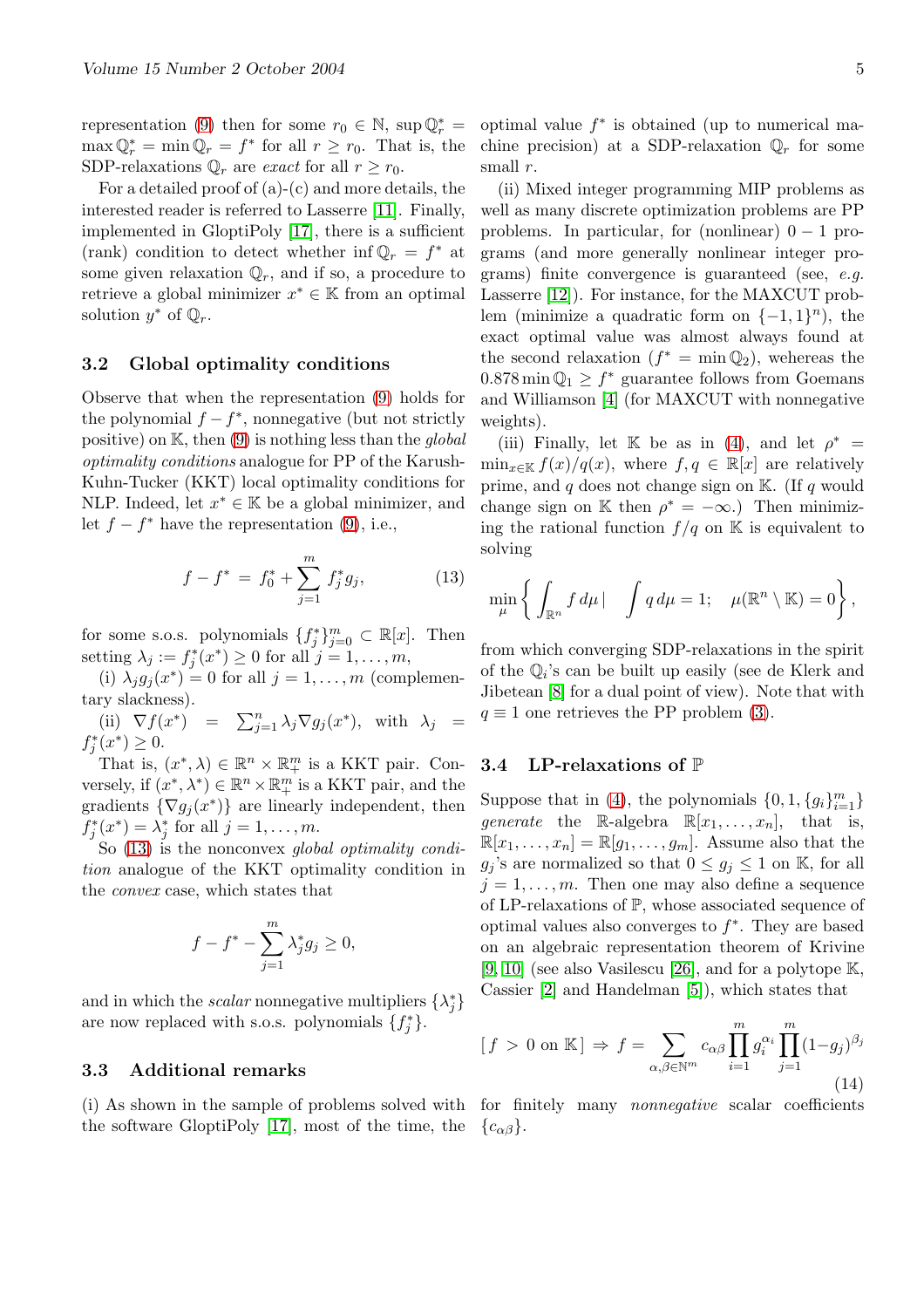<span id="page-5-0"></span> $\overline{ }$ If one fixes an upper bound r on  $|\alpha + \beta|$  =  $i(\alpha_i + \beta_i)$  in (14), then identifying the two polynomials on both sides of the equality in (14), yields a (finite) system of linear equalities on the nonnegative coefficients  $\{c_{\alpha\beta}\}\.$  Therefore, the corresponding LP-relaxation  $\mathbb{L}_r^*$  [is](#page-4-0) the linear program

$$
\max_{\lambda, c_{\alpha\beta}} \left\{ \lambda |f - \lambda = \sum_{\alpha, \beta \in \mathbb{N}^n} c_{\alpha\beta} \prod_{i=1}^m g_i^{\alpha_i} \prod_{j=1}^m (1 - g_j)^{\beta_j}; \right\}\n\{c_{\alpha\beta} \ge 0; |\alpha + \beta| \le r \},\
$$

which, for obvious reasons, is the LP-analogue of the SDP-relaxation  $\mathbb{Q}_r^*$ . Similarly, the dual LPrelaxation  $\mathbb{L}_r$ , the analogue of the SDP-relaxation  $\mathbb{Q}_r$ , can also be interpreted in the theory of moments. Indeed, stating that a measure  $\mu$  has its support on K, can be done via countably many *linear* conditions on its moments  $\{y_\alpha\}$ . These conditions generalize to semi-algebraic sets the well-known linear Hausdorff-Bernstein conditions for the interval [0, 1], and one has proved in Lasserre [13, 14] that  $\max \mathbb{L}_r^* = \min \mathbb{L}_r \uparrow f^*$  as  $r \to \infty$ . Finally, LPrelaxations in the spirit of the above have been defined in the pioneering work of Sherali and Adams [21] for 0−1 nonlinear programs, in which they prove finite convergence, as for the SDP-relaxations. See also extensions in Sherali and Adams [22].

However, despite LP solvers can handle large size [pro](#page-6-0)blems (in contrast to present SDP solvers), these LP-relaxations suffer some serious drawbacks analyzed in Lasserre [13, 14]. See also L[aure](#page-6-0)nt [15] for a comparison of SDP and LP-relaxations for  $0 - 1$ programs.

#### REFERENCES

- [1] C. Berg, The multidimensional moment problem and semi-groups, in H. J. Landau, editor, Moment in Mathematics, American Mathematical Society, Providence, (1980), pp. 110–124.
- [2] G. Cassier, Problème des moments sur un compact de  $\mathbb{R}^n$  et décomposition de polynômes à plusieurs variables, J. Funct. Anal., 58 (1984), pp. 254–266.
- [3] R. E. Curto and L. A. Fialkow, The truncated complex K-moment problem, Trans. Amer. Math. Soc., 352 (2000), pp. 2825–2855.
- [4] M. X. Goemans and D. P. Williamson, *Improved* approximation algorithms for maximum cut and satisfiability problems using semidefinite programming, J. ACM, 42 (1995), pp. 1115– 1145.
- [5] D. Handelman, Representing polynomials by positive linear functions on compact convex polyhedra, Pacific J. Math., 132 (1988), pp. 35–62
- [6] D. Henrion and J. B. Lasserre, Global optimization over polynomial with Matlab and SeDuMi, ACM Trans. Math. Software, 29 (2003), pp. 165–194.
- [7] T. Jacobi and A. Prestel, Distinguished representations of strictly positive polynomials, J. Reine Angew. Math., 532 (2001), pp. 223–235.
- [8] D. Jibetean and E. de Klerk, Global optimization of rational functions: a semidefinite programming approach, preprint, CWI, Amsterdam, The Netherlands, submitted for publication.
- [9] J. L. Krivine, Anneaux préordonnés, J. Anal. Math., 12 (1964), pp. 307–326.
- $[10]$  J. L. Krivine, Quelques propriétés des préordres dans les anneaux commutatifs unitaires, C.R. Acad. Sci. Paris, 258 (1964), pp. 3417–3418.
- [11] J. B. Lasserre, *Global optimization with polyno*mials and the problem of moments, SIAM J. Optim., 11 (2001), pp. 796–817.
- [12] J. B. Lasserre, Polynomials nonnegative on a grid and discrete optimization, Trans. Amer. Math. Soc., 354 (2002), pp. 631–649.
- [13] J. B. Lasserre, Semidefinite programming vs. LP-relaxations for polynomial programming, Math. Oper. Res., 27 (2002), pp. 347–360.
- [14] J. B. Lasserre, Polynomial programming: LPrelaxations also converge, SIAM J. Optim., to appear.
- [15] M. Laurent, A comparison of the Sherali-Adams, Lovász-Schrijver and Lasserre relaxations for 0-1 programming, Math. Oper. Res., 28 (2003), pp. 470–496.
- [16] Y. Nesterov, *Squared functional systems and opti*mization problems, in High Performance Optimization methods, H. Frenk, K. Roos, and S. Zhang, editors, Kluwer Academic Publishers, Dordrecht, (2000), pp. 405–439.
- [17] P. A. Parrilo, Semidefinite programming relaxations for semialgebraic problems, Math. Program., 96 (2003), pp. 293–320.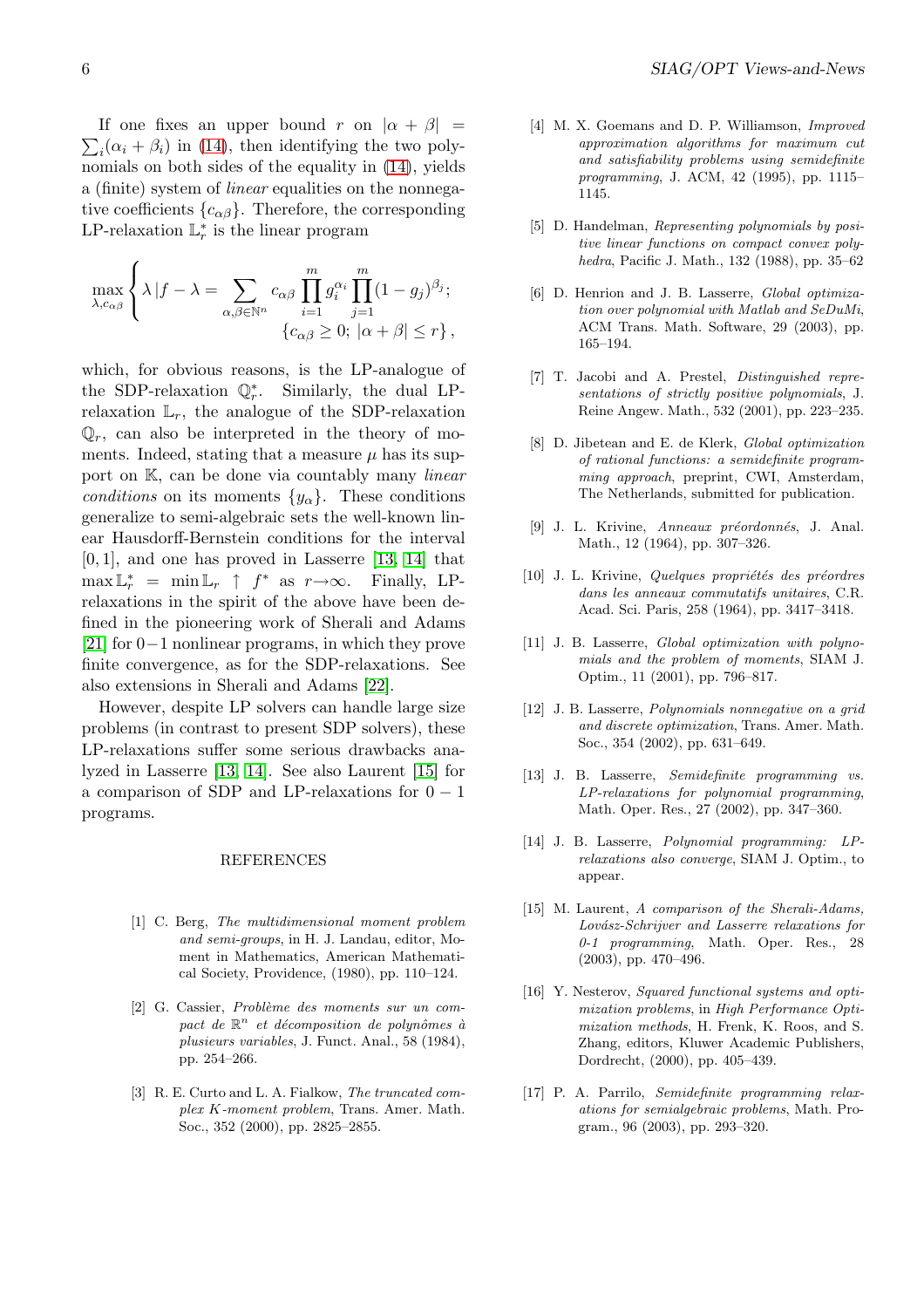- <span id="page-6-0"></span>[18] S. Prajna, A. Papachristodoulou, and P. A. Parrilo, SOSTOOLS: Sums of Squares Optimization Toolbox for MATLAB-User's Guide, Control and Dynamical Systems, California Intitute of Technology, Pasadena, USA, 2002.
- [19] M. Putinar, Positive polynomials on compact semi-algebraic sets, Indiana Univ. Math. J., 42 (1993), pp. 969–984.
- $[20]$  K. Schmüdgen, The K-moment problem for compact semi-algebraic sets, Math. Ann., 289 (1991), pp. 203–206.
- [21] H. D. Sherali and W. P. Adams, A hierarchy of relaxations between the continuous and convex hull representations for zero-one programmimg problems, SIAM J. Discrete Math., 3 (1990), pp. 411–430.
- [22] H. D. Sherali and W. P. Adams, A reformulationlinearization technique for solving discrete and continuous nonconvex problems, Nonconvex Optimization and its Applications, vol. 31, Kluwer Academic Publishers, Dordrecht, 1999.
- [23] N. Z. Shor, Quadratic optimization problems, Tekhnicheskaya Kibernetika, 1 (1987), pp. 128–139.
- [24] B. Simon, The classical moment problem as a selfadjoint finite difference operator, Adv. Math., 137 (1998), pp. 82–203
- [25] L. Vandenberghe and S. Boyd, Semidefinite programming, SIAM Rev., 38 (1996), pp. 49–95.
- [26] F.-H. Vasilescu, Spectral measures and moment problems, Spectral Theory and Its Applications, Theta 2003, pp. 173–215.
- [27] M. W. Wright, The interior points revolution, Annual Meeting of the AMS, Phoenix, January 2004.

### Sum of Squares Programs and Polynomial Inequalities

#### Pablo A. Parrilo

Laboratory for Information and Decision Systems, Massachusetts Institute of Technology

Cambridge, MA 02139-4307, USA (parrilo@mit.edu).

### 1. Introduction

Consider a given system of polynomial equations and inequalities, for instance:

$$
f_1(x_1, x_2) := x_1^2 + x_2^2 - 1 = 0,
$$
  
\n
$$
g_1(x_1, x_2) := 3x_2 - x_1^3 - 2 \ge 0,
$$
  
\n
$$
g_2(x_1, x_2) := x_1 - 8x_2^3 \ge 0.
$$
\n(1)

How can one find real solutions  $(x_1, x_2)$ ? How to prove that they do not exist? And if the solution set is nonempty, how to optimize a polynomial function over this set?

Until a few years ago, the default answer to these and similar questions would have been that the possible nonconvexity of the feasible set and/or objective function precludes any kind of analytic global results. Even today, the methods of choice for most practitioners would probably employ mostly local techniques (Newton's and its variations), possibly complemented by a systematic search using deterministic or stochastic exploration of the solution space, interval analysis or branch and bound.

However, very recently there have been renewed hopes for the efficient solution of specific instances of this kind of problems. The main reason is the appearance of methods that combine in a very interesting fashion ideas from real algebraic geometry and convex optimization [27, 30, 21]. As we will see, these methods are based on the intimate links between sum of squares decompositions for multivariate polynomials and s[emidefi](#page-13-0)n[ite](#page-13-0) programming (SDP).

In this note we outline the essential elements of this new research approach as introduced in [30, 32], and provide pointers to the literature. The centerpieces will be the following two facts about multivariate polynomials and systems of polyno[mials in](#page-13-0)equalities:

Sum of squares decompositions can be computed using semidefinite programming.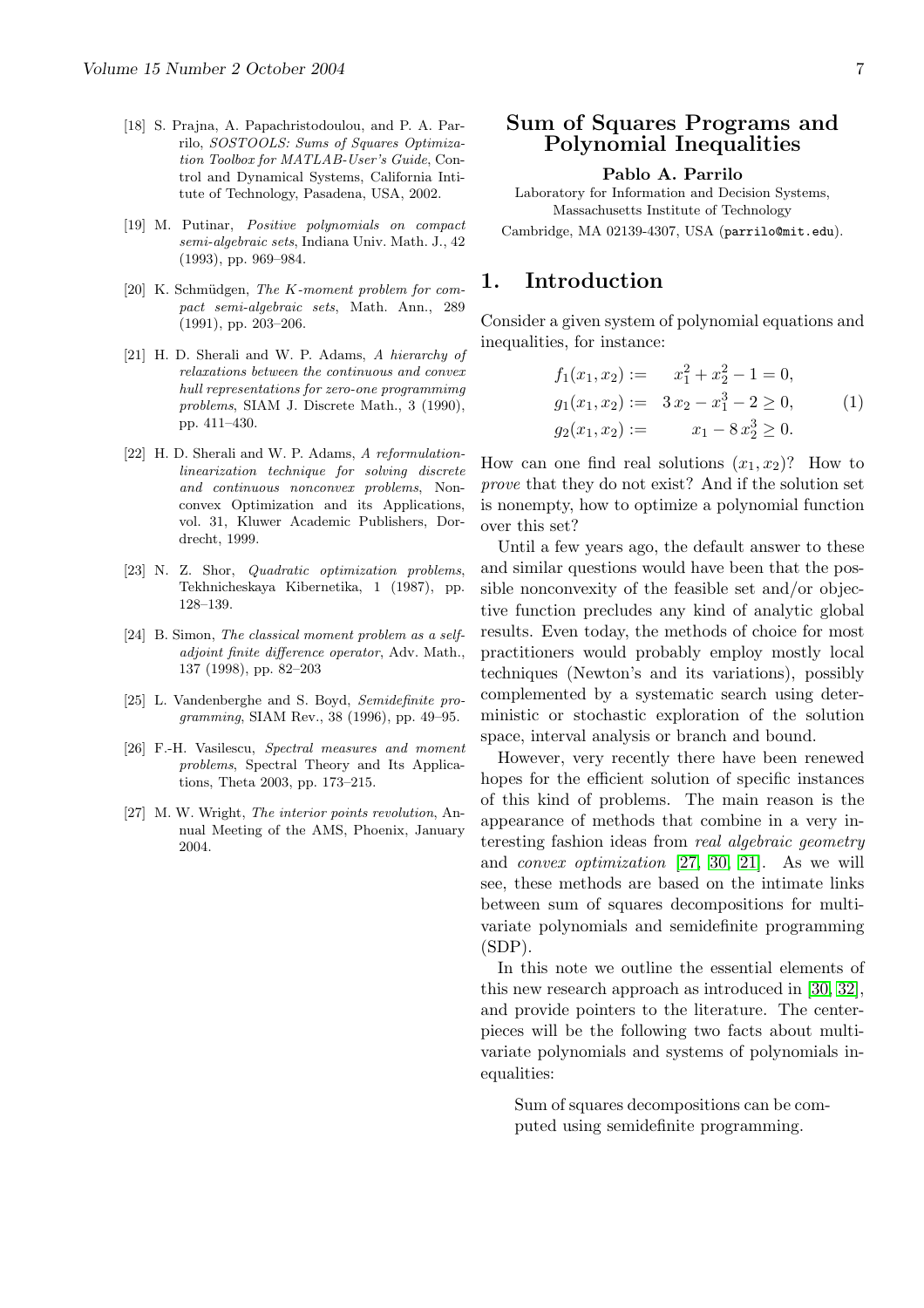<span id="page-7-0"></span>The search for infeasibility certificates is a convex problem. For bounded degree, it is an SDP.

In the rest of this note, we define the basic ideas needed to make the assertions above precise, and explain the relationship with earlier techniques. For this, we will introduce sum of squares polynomials and the notion of sum of squares programs. We then explain how to use them to provide infeasibility certificates for systems of polynomial inequalities, finally putting it all together via the surprising connections with optimization.

On a related but different note, we mention a growing body of work also aimed at the integration of ideas from algebra and optimization, but centered instead on integer programming and toric ideals; see for instance [7, 42, 3] and the volume [1] as starting points.

# 2. Sum[s](#page-12-0) [of](#page-14-0) [sq](#page-12-0)uares and [SO](#page-12-0)S programs

Our notation is mostly standard. The *monomial*  $x^{\alpha}$ associated to the *n*-tuple  $\alpha = (\alpha_1, \ldots, \alpha_n)$  has the form  $x_1^{\alpha_1} \dots x_n^{\alpha_n}$ , where  $\alpha_i \in \mathbb{N}_0$ . The *degree* of a nonomial  $x^{\alpha}$  is the nonnegative integer  $\sum_{i=1}^{n} \alpha_i$ . A polynomial is a finite linear combination of monomi*porynomial* is a limite linear combination of monomi-<br>als  $\sum_{\alpha \in S} c_{\alpha} x^{\alpha}$ , where the coefficients  $c_{\alpha}$  are real. If all the monomials have the same degree  $d$ , we will call the polynomial *homogeneous* of degree d. We denote the ring of multivariate polynomials with real coefficients in the indeterminates  $\{x_1, \ldots, x_n\}$ as  $\mathbb{R}[x]$ .

A multivariate polynomial is a sum of squares (SOS) if it can be written as a sum of squares of other polynomials, i.e.,

$$
p(x) = \sum_{i} q_i^2(x), \quad q_i(x) \in \mathbb{R}[x].
$$

If  $p(x)$  is SOS then clearly  $p(x) \geq 0$  for all x. In general, SOS decompositions are not unique.

**Example 1** The polynomial  $p(x_1, x_2) = x_1^2 - x_1x_2^2 +$  $x_2^4 + 1$  is SOS. Among infinite others, it has the decompositions:

$$
p(x_1, x_2) = \frac{3}{4}(x_1 - x_2^2)^2 + \frac{1}{4}(x_1 + x_2^2)^2 + 1
$$

$$
= \frac{1}{9}(3-x_2^2)^2 + \frac{2}{3}x_2^2 +
$$
  
 
$$
+ \frac{1}{288}(9x_1 - 16x_2^2)^2 + \frac{23}{32}x_1^2.
$$

The sum of squares condition is a quite natural sufficient test for polynomial nonnegativity. Its rich mathematical structure has been analyzed in detail in the past, notably by Reznick and his coauthors [6, 38], but until very recently the computational implications have not been fully explored. In the last few years there have been some very interesting new developments surrounding sums of square[s,](#page-12-0) [whe](#page-13-0)re several independent approaches have produced a wide array of results linking foundational questions in algebra with computational possibilities arising from convex optimization. Most of them employ semidefinite programming (SDP) as the essential computational tool. For completeness, we present in the next paragraph a brief summary of SDP.

Semidefinite programming SDP is a broad generalization of linear programming (LP), to the case of symmetric matrices. Denoting by  $S<sup>n</sup>$  the space of  $n \times n$  symmetric matrices, the standard SDP primaldual formulation is:

$$
\min_X C \bullet X \quad \text{s.t.} \begin{cases} A_i \bullet X = b_i, & i = 1, \dots, m \\ X \succeq 0 \end{cases}
$$

$$
\max_{y} b^T y, \quad \text{s.t. } \sum_{i=1}^m A_i y_i \preceq C,
$$
\n(2)

where  $A_i, C, X \in \mathcal{S}^n$  and  $b, y \in \mathbb{R}^m$ . The matrix inequalities are to be interpreted in the partial order induced by the positive semidefinite cone, *i.e.*,  $X \succeq Y$  means that  $X - Y$  is a positive semidefinite matrix. Since its appearance almost a decade ago (related ideas, such as eigenvalue optimization, have been around for decades) there has been a true "revolution" in computational methods, supported by an astonishing variety of applications. By now there are several excellent introductions to SDP; among them we mention the well-known work of Vandenberghe and Boyd [44] as a wonderful survey of the basic theory and initial applications, and the handbook [45] for a comprehensive treatment of the many aspects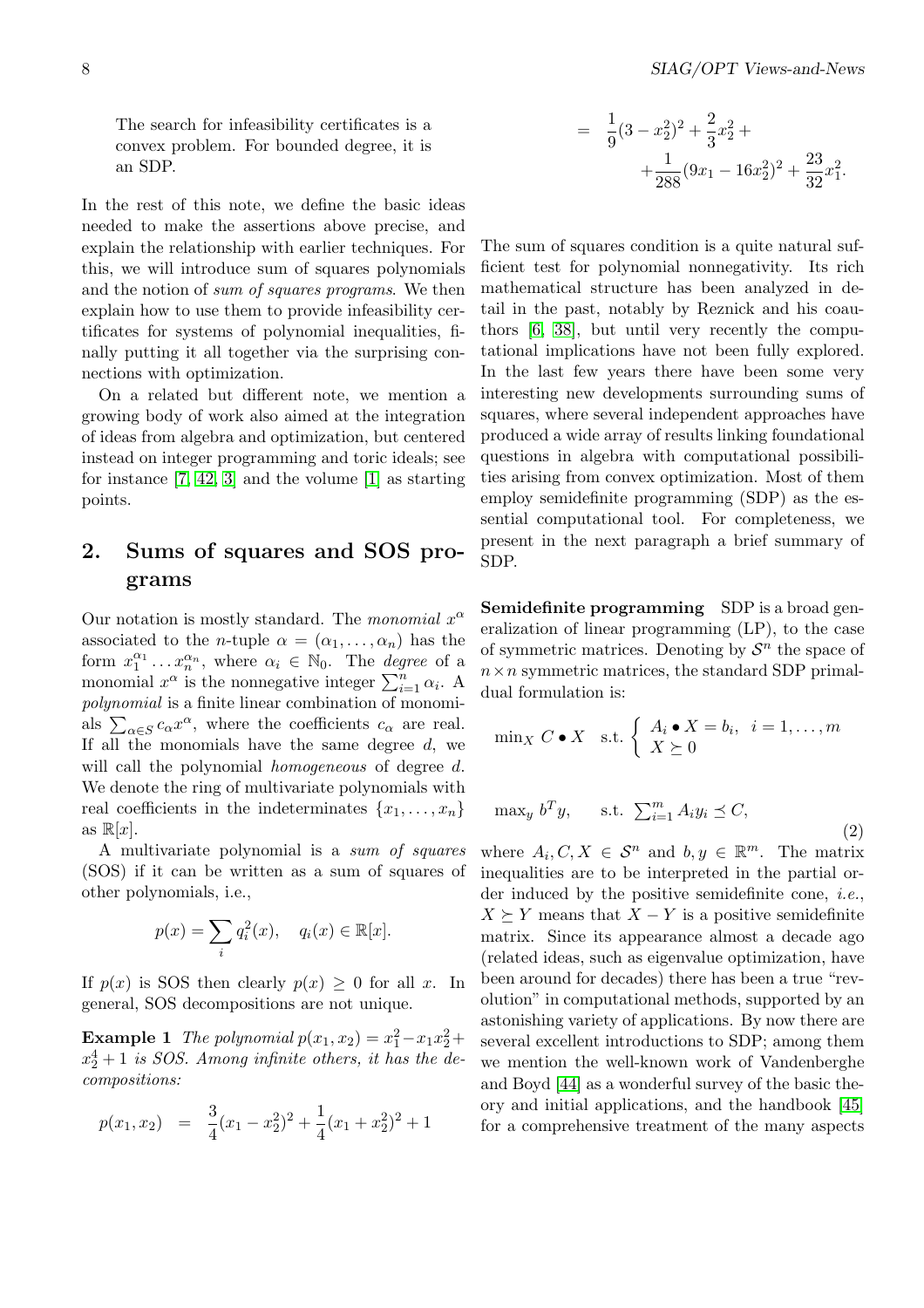of the subject. Other survey works, covering different complementary aspects are the early work by Alizadeh [2], Goemans [15], as well as the more recent ones due to Todd [43], De Klerk [9] and Laurent and Rendl [25].

From S[DP](#page-12-0) to SOS [Th](#page-13-0)e main ob[je](#page-12-0)ct of interest in semidefi[nite](#page-13-0) progra[mm](#page-14-0)ing is

quadratic forms, that are *positive semidefi*nite.

When attempting to generalize this construction to homogeneous polynomials of higher degree, an unsurmountable difficulty that appears is the fact that deciding nonnegativity for quartic or higher degree forms is an NP-hard problem. Therefore, a computational tractable replacement for this is the following:

even degree polynomials, that are sums of squares.

Sum of squares programs can then be defined as optimization problems over affine families of polynomials, subject to SOS contraints. Like SDPs, there are several possible equivalent descriptions. We choose below a free variables formulation, to highlight the analogy with the standard SDP dual form discussed above.

Definition 1 A sum of squares program has the form

$$
\begin{array}{ll}\n\max_{y} & b_1y_1 + \dots + b_my_m \\
\text{s.t.} & P_i(x, y) \text{ are SOS}, \quad i = 1, \dots, p,\n\end{array}
$$

where  $P_i(x, y) := C_i(x) + A_{i1}(x)y_1 + \cdots + A_{im}(x)y_m$ , and the  $C_i$ ,  $A_{ij}$  are given polynomials in the variables  $x_i$ .

SOS programs are very useful, since they directly operate with polynomials as their basic objects, thus providing a quite natural modelling formulation for many problems. Among others, examples for this are the search for Lyapunov functions for nonlinear systems [30, 28], probability inequalities [4], as well as the relaxations in [30, 21] discussed below.

Interestingly enough, despite their apparently greater generality, sum of squares programs are in fact *equi[valent](#page-13-0)* to SDPs. On the one hand[, b](#page-12-0)y choosing the polynomials  $C_i(x)$  $C_i(x)$  $C_i(x)$  $C_i(x)$ ,  $A_{ij}(x)$  to be quadratic

forms, we recover standard SDP. On the other hand, as we will see in the next section, it is possible to exactly embed every SOS program into a larger SDP. Nevertheless, the rich algebraic structure of SOS programs will allow us a much deeper understanding of their special properties, as well as enable customized, more efficient algorithms for their solution [26].

Furthermore, as illustrated in later sections, there are numerous questions related to some foundational issues in nonconvex optimization that hav[e s](#page-13-0)imple and natural formulations as SOS programs.

SOS programs as SDPs Sum of squares programs can be written as SDPs. The reason is the following theorem:

**Theorem 1** A polynomial  $p(x)$  is SOS if and only if  $p(x) = z^T Q z$ , where z is a vector of monomials in the  $x_i$  variables,  $Q \in S^N$  and  $Q \succeq 0$ .

In other words, every SOS polynomial can be written as a quadratic form in a set of monomials of cardinality  $N$ , with the corresponding matrix being positive semidefinite. The vector of monomials z (and therefore  $N$ ) in general depends on the degree and sparsity pattern of  $p(x)$ . If  $p(x)$  has n variables and total degree 2d, then z can always be chosen as a subset of the set of monomials of degree less than or equal to d, of cardinality  $N = \binom{n+d}{d}$  $\binom{+d}{d}$ .

Example 2 Consider again the polynomial from Example 1. It has the representation

$$
p(x_1, x_2) = \frac{1}{6} \begin{bmatrix} 1 \\ x_2 \\ x_2 \\ x_1 \end{bmatrix}^T \begin{bmatrix} 6 & 0 & -2 & 0 \\ 0 & 4 & 0 & 0 \\ -2 & 0 & 6 & -3 \\ 0 & 0 & -3 & 6 \end{bmatrix} \begin{bmatrix} 1 \\ x_2 \\ x_2 \\ x_1 \end{bmatrix}
$$

and the matrix in the expression above is positive semidefinite.

In the representation  $f(x) = z^T Q z$ , for the rightand left-hand sides to be identical, all the coefficients of the corresponding polynomials should be equal. Since Q is simultaneously constrained by linear equations and a positive semidefiniteness condition, the problem can be easily seen to be directly equivalent to an SDP feasibility problem in the standard primal form  $(2)$ .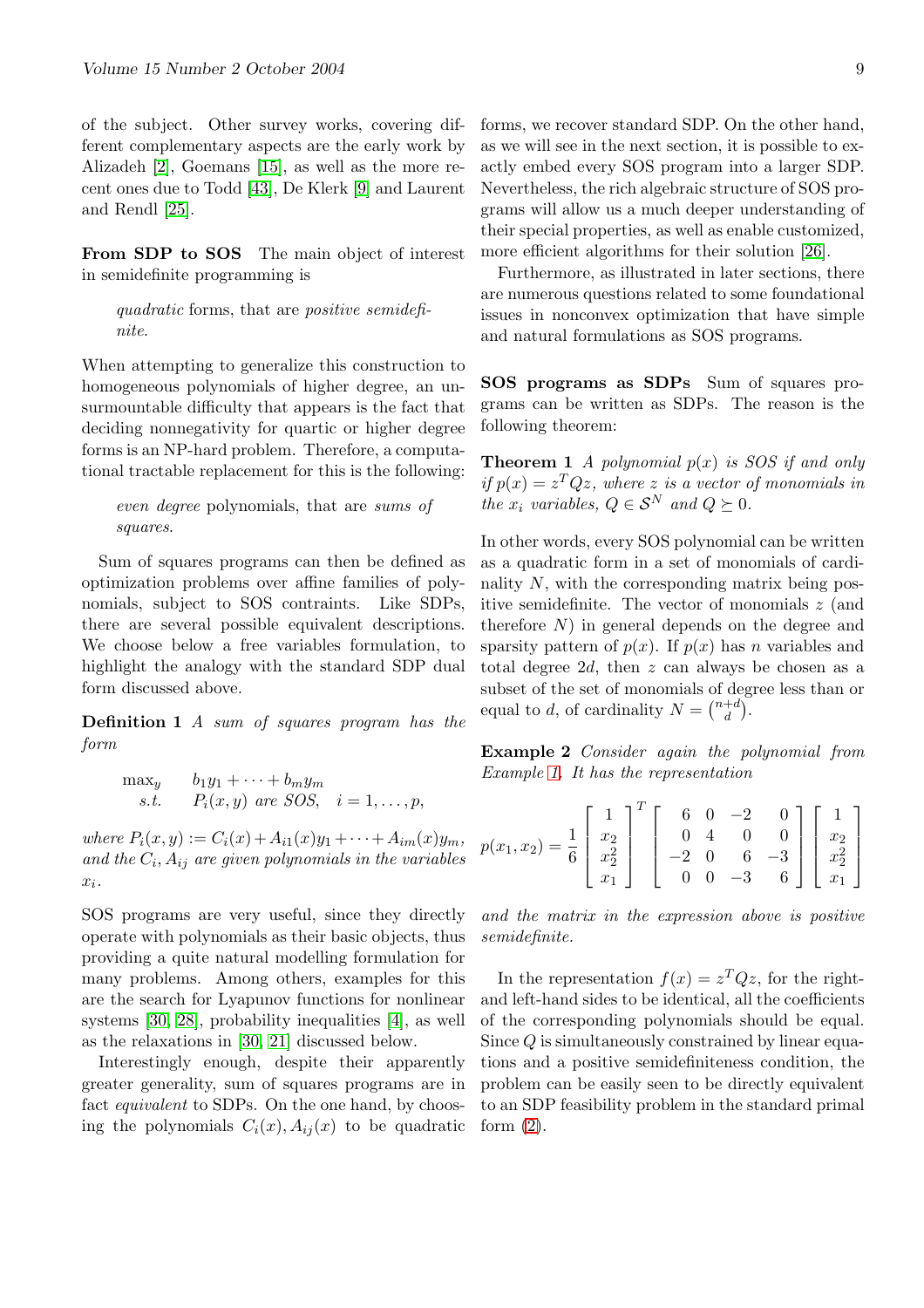<span id="page-9-0"></span>Given a SOS program, we can use the theorem above to construct an equivalent SDP. The conversion step is fully algorithmic, and has been implemented, for instance, in the SOSTOOLS [36] software package. Therefore, we can in principle directly apply all the available numerical methods for SDP to solve SOS programs.

SOS and convexity The connection between sum of squares decompositions and convexity can be traced back to the work of N. Z. Shor [39]. In this 1987 paper, he essentially outlined the links between Hilbert's 17th problem and a class of convex bounds for unconstrained polynomial optimization problems. Unfortunately, the approach we[nt m](#page-13-0)ostly unnoticed for several years, probably due to the lack of the convenient framework of SDP.

### 3. Algebra and optimization

A central theme throughout convex optimization is the idea of infeasibility certificates (for instance, in LP via Farkas' lemma), or equivalently, theorems of the alternative. As we will see, the key link relating algebra and optimization in this approach is the fact that infeasibility can *always* be certified by a particular algebraic identity, whose solution is found via convex optimization.

We explain some of the concrete results in Theorem 5, after a brief introduction to two algebraic concepts, and a comparison with three well-known infeasibility certificates.

Ideals and cones For later reference, we define here two important algebraic objects: the ideal and the cone associated with a set of polynomials:

**Definition 2** Given a set of multivariate polynomials  $\{f_1, \ldots, f_m\}$ , let

$$
\mathbf{ideal}(f_1,\ldots,f_m):=\left\{f\,|\,f=\sum_{i=1}^m t_if_i,\quad t_i\in\mathbb{R}[x]\right\}.
$$

Definition 3 Given a set of multivariate polynomi-

als  ${g_1, \ldots, g_m}$ , let

$$
cone(g_1, \ldots, g_m) := \left\{ g \mid g = s_0 + \sum_{\{i\}} s_i g_i + \right.+ \sum_{\{i,j\}} s_{ij} g_i g_j + \sum_{\{i,j,k\}} s_{ijk} g_i g_j g_k + \cdots \right\},
$$

 $\overline{a}$ 

where each term in the sum is a squarefree product of the polynomials  $g_i$ , with a coefficient  $s_\alpha \in \mathbb{R}[x]$ that is a sums of squares. The sum is finite, with a total of  $2^m - 1$  terms, corresponding to the nonempty subsets of  $\{g_1, \ldots, g_m\}.$ 

These algebraic objects will be used for deriving *valid* inequalities, which are logical consequences of the given constraints. Notice that by construction, every polynomial in **ideal**( $f_i$ ) vanishes in the solution set of  $f_i(x) = 0$ . Similarly, every element of  $cone(g_i)$  is clearly nonnegative on the feasible set of  $q_i(x) \geq 0$ .

The notions of ideal and cone as used above are standard in real algebraic geometry; see for instance [5]. In particular, the cones are also referred to as a preorders. Notice that as geometric objects, ideals are affine sets, and cones are closed under convex combinations and nonnegative scalings (i.e., they are [ac](#page-12-0)tually cones in the convex geometry sense). These convexity properties, coupled with the relationships between SDP and SOS, will be key for our developments in the next section.

Infeasibility certificates If a system of equations does not have solutions, how do we prove this fact? A very useful concept is that of *certificates*, which are formal algebraic identities that provide irrefutable evidence of the inexistence of solutions.

We briefly illustrate some well-known examples below. The first two deal with linear systems and polynomial equations over the complex numbers, respectively.

### Theorem 2 (Range/kernel)

$$
Ax = b \quad \text{is infeasible}
$$

$$
\Downarrow
$$

$$
\exists \mu \text{ s.t. } A^T \mu = 0, \ b^T \mu = -1.
$$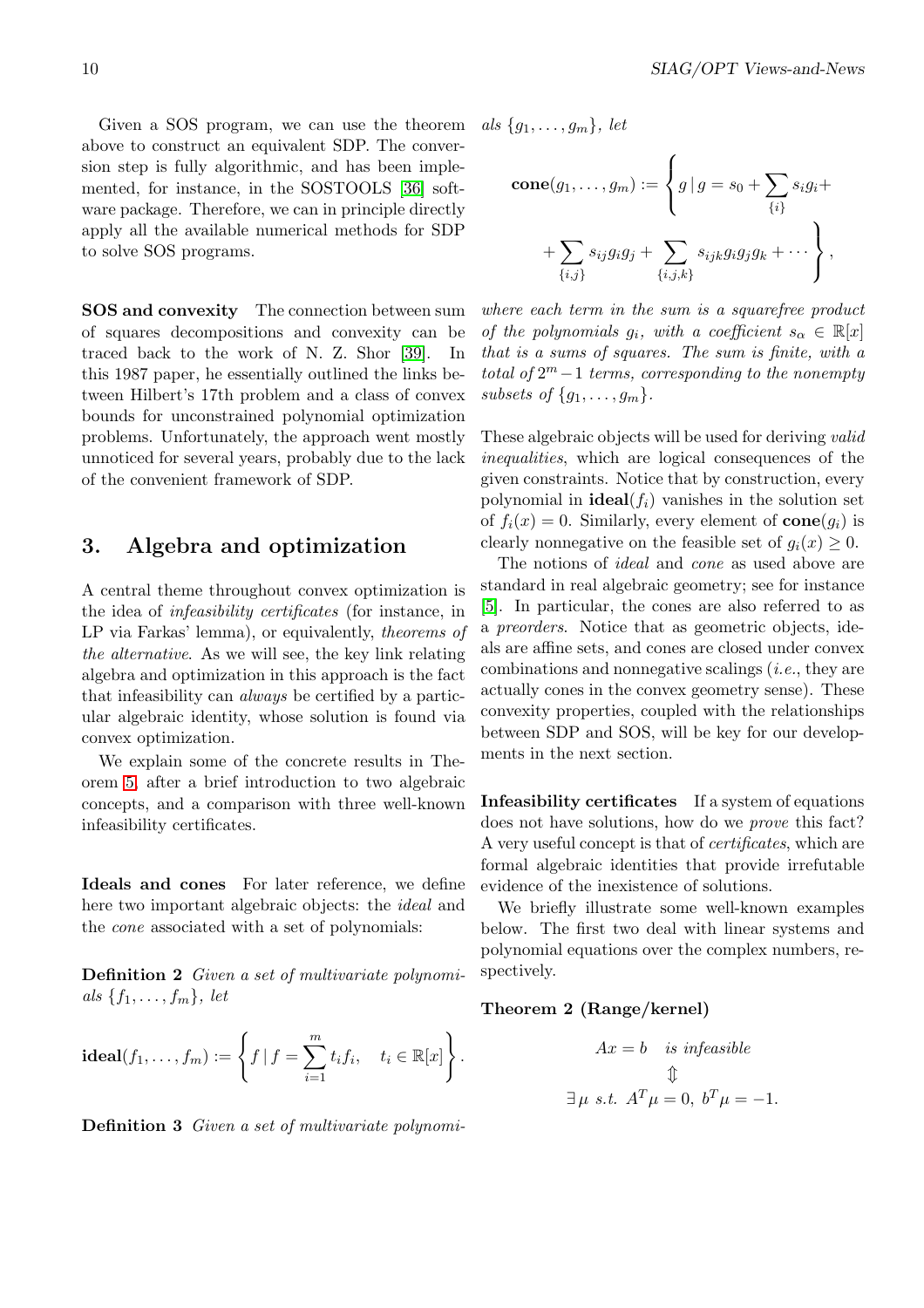Theorem 3 (Hilbert's Nullstellensatz) Let  $f_i(z), \ldots, f_m(z)$  be polynomials in complex variables  $z_1, \ldots, z_n$ . Then,

$$
f_i(z) = 0 \quad (i = 1, ..., m) \quad \text{is infeasible in } \mathbb{C}^n
$$

$$
\updownarrow
$$

$$
-1 \in \mathbf{ideal}(f_1, ..., f_m).
$$

Each of these theorems has an "easy" direction. For instance, for the first case, given the multipliers  $\mu$ the infeasibility is obvious, since

$$
Ax = b \quad \Rightarrow \quad \mu^T Ax = \mu^T b \quad \Rightarrow \quad 0 = -1,
$$

which is clearly a contradiction.

The two theorems above deal only with the case of equations. The inclusion of inequalities in the problem formulation poses additional algebraic challenges, because we need to work on an ordered field. In other words, we need to take into account special properties of the reals, and not just the complex numbers.

For the case of linear inequalities, LP duality provides the following characterization:

### Theorem 4 (Farkas lemma)

$$
\begin{cases}\nAx + b = 0 \\
Cx + d \ge 0\n\end{cases}
$$
 is infeasible  
\n
$$
\begin{cases}\nA^T \mu + C^T \lambda = 0 \\
b^T \mu + d^T \lambda = -1.\n\end{cases}
$$

Although not widely known in the optimization community until recently, it turns out that similar certificates do exist for arbitrary systems of polynomial equations and inequalities over the reals. The result essentially appears in this form in [5], and is due to Stengle [40].

#### Theorem 5 (Positivstellensatz)

$$
\begin{cases} f_i(x) = 0, & (i = 1, ..., m) \\ g_i(x) \geq 0, & (i = 1, ..., p) \end{cases}
$$

is infeasible in  $\mathbb{R}^n$  if and only if

$$
\exists F(x), G(x) \in \mathbb{R}[x]
$$

such that

$$
\begin{cases}\nF(x) + G(x) = -1 \\
F(x) \in \mathbf{ideal}(f_1, \dots, f_m) \\
G(x) \in \mathbf{cone}(g_1, \dots, g_p).\n\end{cases}
$$

The theorem states that for every infeasible system of polynomial equations and inequalities, there exists a simple algebraic identity that directly certifies the inexistence of real solutions. By construction, the evaluation of the polynomial  $F(x) + G(x)$  at any feasible point should produce a nonnegative number. However, since this expression is identically equal to the polynomial −1, we arrive at a contradiction. Remarkably, the Positivstellensatz holds under no assumptions whatsoever on the polynomials.

The use of the German word "Positivstellensatz" is standard in the field, and parallels the classical "Nullstellensatz" (roughly, "theorem of the zeros") obtained by Hilbert in 1901 and mentioned above.

In the worst case, the degree of the infeasibility certificates  $F(x)$ ,  $G(x)$  could be high (of course, this is to be expected, due to the NP-hardness of the original question). In fact, there are a few explicit counterexamples where large degree refutations are necessary [16]. Nevertheless, for many problems of practical interest, it is often the case that it is possible to prove infeasibility using relatively low-degree certificates. There is significant numerical evidence that this i[s th](#page-13-0)e case, as indicated by the large number of practical applications where SDP relaxations based on these techniques have provided solutions of very high quality.

Of course, we are concerned with the effective computation of these certificates. For the cases of Theorems 2–4, the corresponding refutations can be obtained using either linear algebra, linear programming, or Groebner bases techniques (see [8] for a superb introduction to Groebner bases).

For the [Po](#page-9-0)sitivstellensatz, we notice that the cones and ideals as defined above are always convex sets in the space of polynomials. A key consequenc[e](#page-12-0) is that the conditions in Theorem 5 for a certificate to exist are therefore convex, regardless of any convexity property of the original problem. Even more, the same property holds if we consider only boundeddegree sections, *i.e.*, the intersection with the set of polynomials of degree less than or equal to a given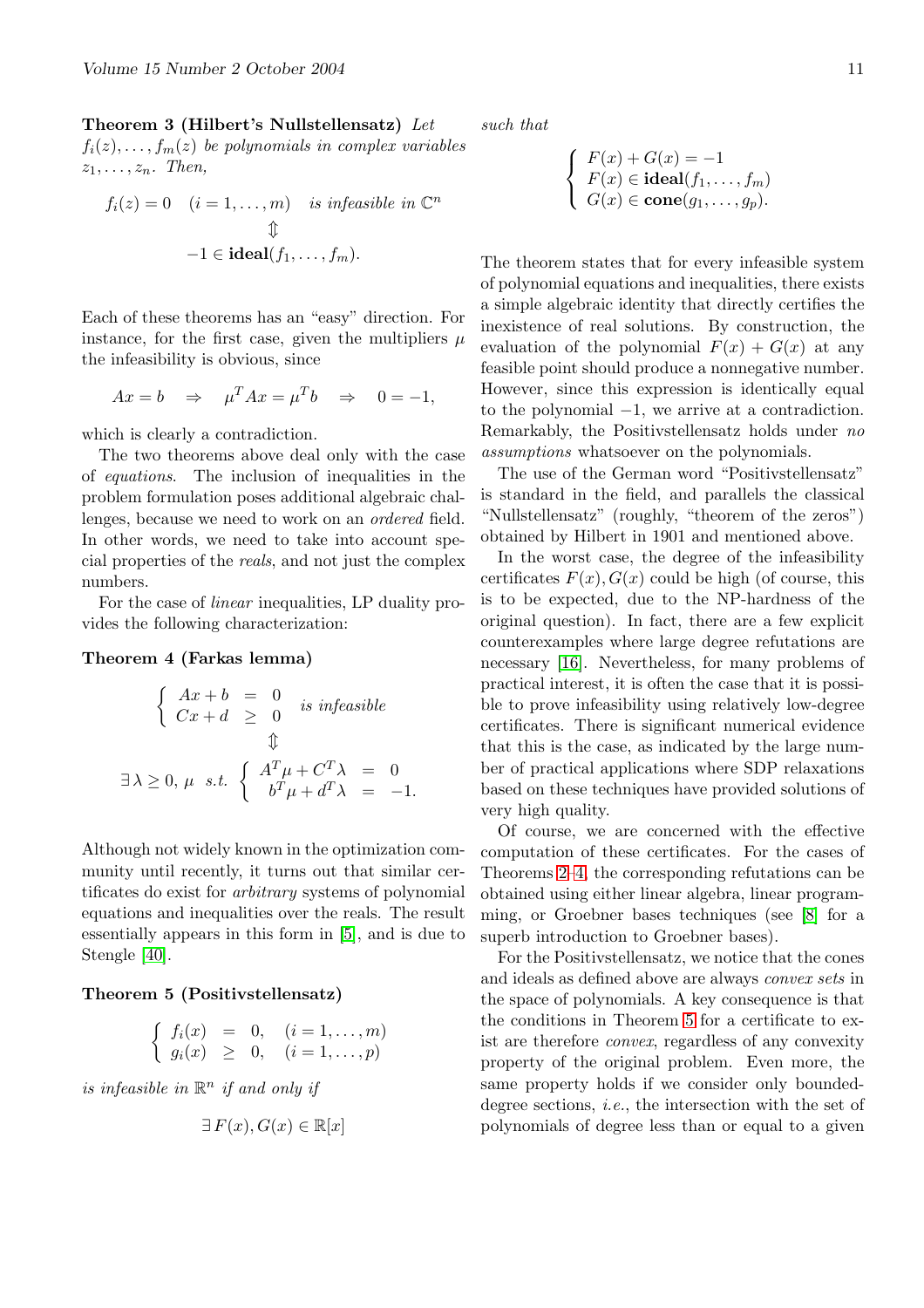| Degree $\setminus$ Field | Complex                        | Real                |
|--------------------------|--------------------------------|---------------------|
| Linear                   | Range/Kernel                   | Farkas Lemma        |
|                          | Linear Algebra                 | Linear Programming  |
| Polynomial               | Nullstellensatz                | Positivstellensatz  |
|                          | Bounded degree: Linear Algebra | Bounded degree: SDP |
|                          | Groebner bases                 |                     |

Table 1: Infeasibility certificates and associated computational techniques.

number D. In this case, the conditions in the P-satz have *exactly* the form of a SOS program! Of course, as discussed earlier, this implies that we can find bounded-degree certificates, by solving semidefinite programs. In Table 1 we present a summary of the infeasibility certificates discussed, and the associated computational techniques.

Example 3 Consider again the system (1). We will show that it has no solutions  $(x_1, x_2) \in \mathbb{R}^2$ . By the P-satz, the system is infeasible if and only if there exist polynomials  $t_1, s_0, s_1, s_2, s_{12} \in \mathbb{R}[x_1, x_2]$  $t_1, s_0, s_1, s_2, s_{12} \in \mathbb{R}[x_1, x_2]$  $t_1, s_0, s_1, s_2, s_{12} \in \mathbb{R}[x_1, x_2]$  that satisfy

$$
\underbrace{f_1 \cdot t_1}_{\text{ideal}(f_1)} + \underbrace{s_0 + s_1 \cdot g_1 + s_2 \cdot g_2 + s_{12} \cdot g_1 \cdot g_2}_{\text{cone}(g_1, g_2)} \equiv -1,
$$
\n(3)

where  $s_0, s_1, s_2,$  and  $s_{12}$  are SOS.

A SOS relaxation is obtained by looking for solutions where all the terms in the left-hand side have degree less than or equal to D. For each fixed integer  $D > 0$  this can be tested by semidefinite programming. For instance, for  $D = 4$  we find the certificate

$$
t_1 = -3x_1^2 + x_1 - 3x_2^2 + 6x_2 - 2,
$$
  
\n
$$
s_1 = 3, \t s_2 = 1, \t s_{12} = 0,
$$
  
\n
$$
s_0 = 3x_1^4 + 2x_1^3 + 6x_1^2x_2^2 - 6x_1^2x_2 - x_1^2 - x_1x_2^2 +
$$
  
\n
$$
+3x_2^4 + 2x_2^3 - x_2^2 - 3x_2 + 3
$$
  
\n
$$
= \frac{1}{2}z^T \begin{bmatrix} 6 & -3 & -3 & 0 & 0 & -3 \\ -3 & 4 & 2 & 0 & 1 & 1 \\ -3 & 2 & 6 & -2 & 0 & -3 \\ 0 & 0 & -2 & 4 & -7 & 2 \\ 0 & 1 & 0 & -7 & 18 & 0 \\ -3 & 1 & -3 & 2 & 0 & 6 \end{bmatrix} z,
$$

where

$$
z = [1 \quad x_2 \quad x_2^2 \quad x_1 \quad x_1 x_2 \quad x_1^2 ]^T.
$$

The resulting identity  $(3)$  thus certifies the inconsistency of the system  ${f_1 = 0, g_1 \geq 0, g_2 \geq 0}.$ 

As outlined in the preceding paragraphs, there is a direct connection goin[g f](#page-1-0)rom general polynomial optimization problems to SDP, via P-satz infeasibility certificates. Pictorially, we have the following:

Polynomial systems

\n
$$
\Downarrow
$$
\nP-satz certificates

\n
$$
\Downarrow
$$
\nSOS programs

\n
$$
\Downarrow
$$
\nSDP

Even though we have discussed only feasibility problems, there are obvious straightforward connections with optimization. By considering the emptiness of the sublevel sets of the objective function, sequences of converging bounds indexed by certificate degree can be directly constructed.

## 4. Further developments and applications

We have covered only the core elements of the SOS/SDP approach. Much more is known, and even more still remains to be discovered, both in the theoretical and computational ends. Some specific issues are discussed below.

Exploiting structure and numerical computation To what extent can the inherent structure in SOS programs be exploited for efficient computations? Given the algebraic origins of the formulation, it is perhaps not surprising to find that several intrinsic properties of the input polynomials can be profitably used, see [29]. In this direction, symmetry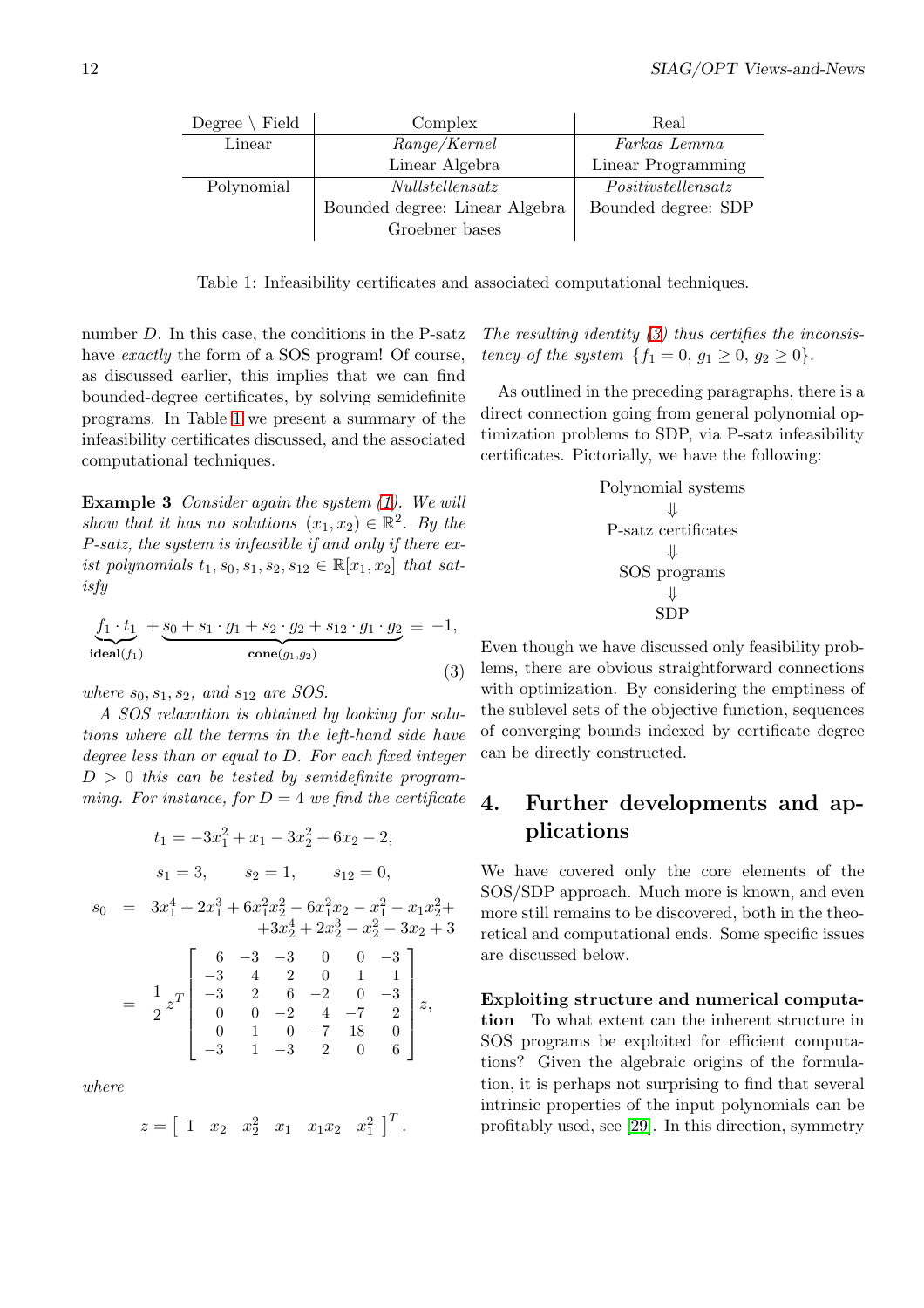<span id="page-12-0"></span>reduction techniques have been employed by Gatermann and Parrilo in [14] to provide novel representations for symmetric polynomials. Kojima, Kim and Waki [20] have recently presented some results for sparse polynomials. Parrilo [31] and Laurent [23] have analyzed the f[urt](#page-13-0)her simplifications that occur when the inequality constraints define a zerodimen[sion](#page-13-0)al ideal.

Other relaxations Lasserre [21, 22] has independently introduced a scheme for polynomial optimization dual to the one described here, but relying on Putinar's representation theorem for positive polynomials rather than on the P-s[atz. T](#page-13-0)here are very interesting relationship between SOS-based methods and earlier relaxation and approximation schemes, such as Lovász-Schrijver and Sherali-Adams. Laurent [24] analyzes this in the specific case of 0-1 programming.

Imp[lem](#page-13-0)entations The software SOSTOOLS [36] is a free, third-party  $\text{MATLAB}^1$  toolbox for formulating and solving general sum of squares programs. The related software GloptiPoly [17] is oriented toward global optimization problems. In their curr[ent](#page-13-0) version, both use the SDP solver SeDuMi [10] for numerical computations.

Approximation properties There are [sev](#page-14-0)eral important open questions regarding the provable quality of the approximations. In this direction, De Klerk and Pasechnik [11] have established some approximations guarantees of a SOS-based scheme for the approximation of the stability number of a graph. Recently, De Klerk, Laurent, and Parrilo [10] have shown that a relate[d pr](#page-13-0)ocedure based on a result by Pólya provides a polynomial-time approximation scheme (PTAS) for polynomial optimization over simplices.

Applications There are many exciting applications of the ideas described here. The descriptions that follow are necessarily brief; our main objective here is to provide the reader with some good starting points to this growing literature.

In systems and control theory, the techniques have provided some of the best available analysis and design methods, in areas such as nonlinear stability and robustness analysis [30, 28, 35], state feedback control [19], fixed-order controllers [18], nonlinear synthesis [37], and model validation [34]. Also, there have been interesting recent applications in geometric theorem proving [\[33\] and q](#page-13-0)u[ant](#page-13-0)um information theo[ry \[12](#page-13-0), 13].

Acknowledgments: The author would like to thank Etienne de Kle[rk a](#page-13-0)nd Luís N. Vicente for their helpful [comme](#page-13-0)nts and suggestions.

#### REFERENCES

- [1] K. Aardal and R. Thomas (editors), Algebraic and Geometric Methods in Discrete Optimization, Math. Program., 96 (2003).
- [2] F. Alizadeh, Interior point methods in semidefinite programming with applications to combinatorial optimization, SIAM J. Optim., 5 (1995), pp. 13–51.
- [3] D. Bertsimas, G. Perakis, and S. Tayur, A new algebraic geometry algorithm for integer programming, Management Science, 46 (2000), pp. 999–1008.
- [4] D. Bertsimas and I. Popescu, *Optimal inequalities in* probability: A convex optimization approach, IN-SEAD working paper, 1999-2001, available at http://www.insead.edu/facultyresearch/tm/popescu.
- [5] J. Bochnak, M. Coste, and M.-F. Roy, Real Algebraic Geometry, Springer-Verlag, Berlin, 1998.
- [6] M. D. Choi, T. Y. Lam, and B. Reznick, Sums of squares of real polynomials[, Proceedings of Symposia in Pur](http://www.insead.edu/facultyresearch/tm/popescu)e Mathematics, 58 (1995), pp. 103–126.
- [7] P. Conti and C. Traverso, *Buchberger algorithm and in*teger programming, Applied algebra, algebraic algorithms and error-correcting codes (New Orleans, LA, 1991), Lecture Notes in Comput. Sci., vol. 539, Springer-Verlag, Berlin, 1991, pp. 130–139.
- [8] D. A. Cox, J. B. Little, and D. O'Shea, Ideals, varieties, and algorithms: An introduction to computational algebraic geometry and commutative algebra, Springer-Verlag, Berlin, 1997.
- [9] E. de Klerk, Aspects of semidefinite programming: Interior point algorithms and selected applications, Applied Optimization, vol. 65, Kluwer Academic Publishers, Dordercht, 2002.
- [10] E. de Klerk, M. Laurent, and P. A. Parrilo, A PTAS for the minimization of polynomials of fixed degree over the simplex, submitted for publication, available at http://www.mit.edu/~parrilo, 2004.

<sup>&</sup>lt;sup>1</sup>A registered trademark of The MathWorks, Inc..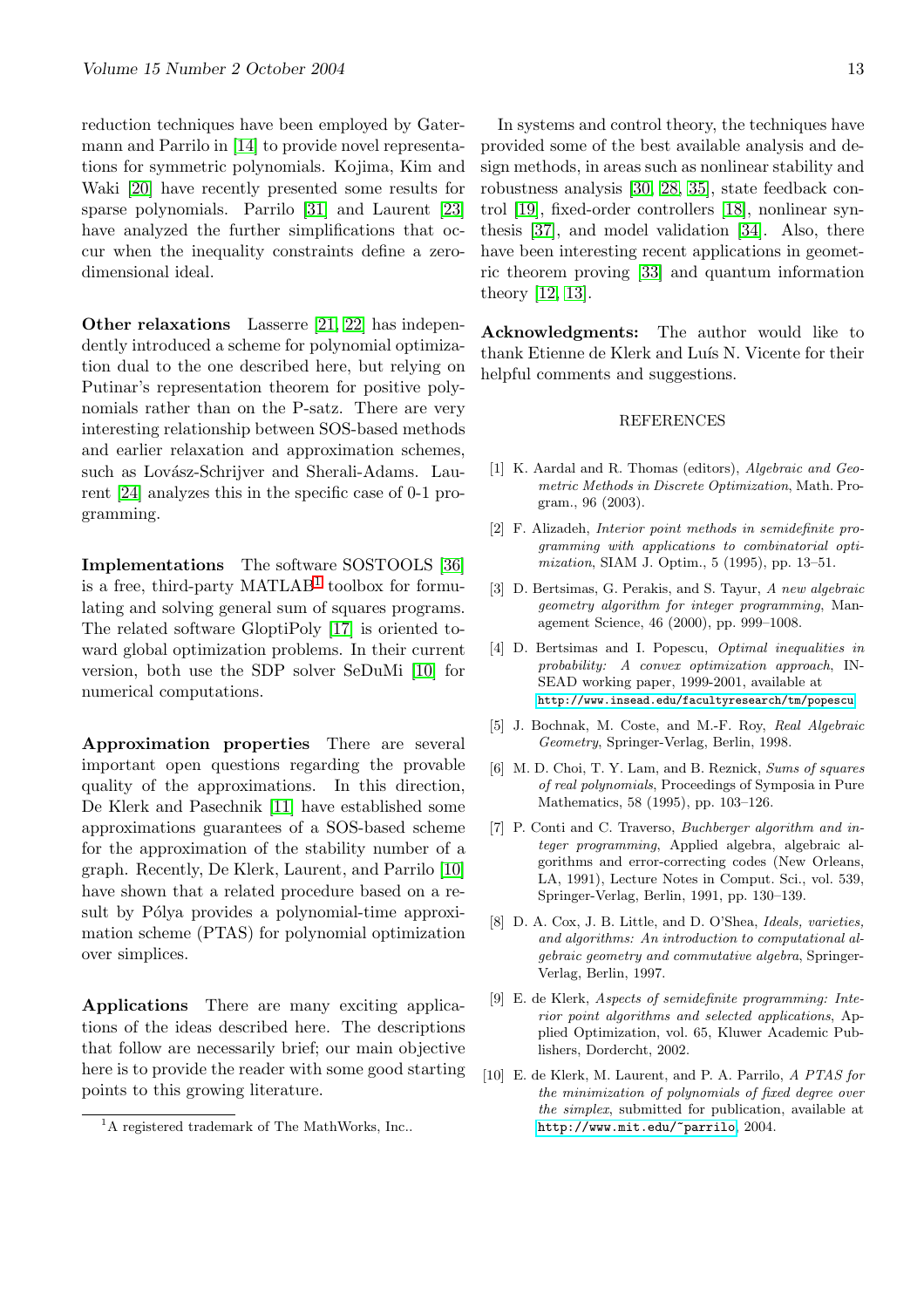- <span id="page-13-0"></span>[11] E. de Klerk and D. V. Pasechnik, Approximating the stability number of a graph via copositive programming, SIAM J. Optim., 12 (2002), pp. 875–892.
- [12] A. C. Doherty, P. A. Parrilo, and F. M. Spedalieri, Distinguishing separable and entangled states, Phys. Rev. Lett., 88 (2002), 187904.
- [13] \_\_\_\_\_, Complete family of separability criteria, Phys. Rev. A, (69) 2004, 022308.
- [14] K. Gatermann and P. A. Parrilo, Symmetry groups, semidefinite programs, and sums of squares, J. Pure Appl. Algebra, 192 (2004), pp. 95–128.
- [15] M. X. Goemans, Semidefinite programming in combinatorial optimization, Math. Program., 79 (1997), pp. 143–161.
- [16] D. Grigoriev and N. Vorobjov, *Complexity of Null- and* Positivstellensatz proofs, Annals Pure Appl. Logic, 113 (2002), pp. 153–160.
- [17] D. Henrion and J.-B. Lasserre, *GloptiPoly* – global optimization over polynomials with Matlab and SeDuMi, available from http://www.laas.fr/~henrion/software/gloptipoly.
- [18] D. Henrion, M. Sebek, and V. Kučera, *Positive polyno*mials and robust stabilization with fixed-order controllers, IEEE Transactions on Automatic Control, [48 \(2003\), pp. 1178–1186.](http://www.laas.fr/~henrion/software/gloptipoly)
- [19] Z. Jarvis-Wloszek, R. Feeley, W. Tan, K. Sun, and A. Packard, Some controls applications of sum of squares, Proceedings of the  $42^{th}$  IEEE Conference on Decision and Control, 2003, pp. 4676–4681.
- [20] M. Kojima, S. Kim, and H. Waki, Sparsity in sum of squares of polynomials, Research report B-391, Dept. of Mathematical and Computing Sciences, Tokyo Institute of Technology, 2003.
- [21] J. B. Lasserre, Global optimization with polynomials and the problem of moments, SIAM J. Optim., 11 (2001), pp. 796–817.
- [22]  $\_\_\_\_\_\_$ , Polynomials nonnegative on a grid and discrete optimization, Trans. Amer. Math. Soc., 354 (2002), pp. 631–649.
- [23] M. Laurent, Semidefinite representations for finite varieties, preprint.
- $[24]$  \_\_\_\_, A comparison of the Sherali-Adams, Lovász-Schrijver, and Lasserre relaxations for 0-1 programming, Math. Oper. Res., 28 (2003), pp. 470–496.
- [25] M. Laurent and F. Rendl, Semidefinite programming and integer programming, Tech. Report PNA-R0210, CWI, Amsterdam, April 2002.
- [26] J. Löfberg and P. A. Parrilo, From coefficients to samples: A new approach in SOS optimization, Proceedings of the  $43^{th}$  IEEE Conference on Decision and Control, 2004.
- [27] Y. Nesterov, Squared functional systems and optimization problems, High Performance Optimization, J. B. G. Frenk, C. Roos, T. Terlaky, and S. Zhang, editors, Kluwer Academic Publishers, Dordercht, 2000, pp. 405–440.
- [28] A. Papachristodoulou and S. Prajna, On the construction of Lyapunov functions using the sum of squares  $decomposition,$  Proceedings of the  $41^{th}$  IEEE Conference on Decision and Control, 2002.
- [29] P. A. Parrilo, Exploiting algebraic structure in sum of squares programs, in Positive Polynomials in Control, D. Henrion and A. Garulli, editors, LNCIS, Springer, forthcoming.
- [30] \_\_\_\_\_\_, Structured Semidefinite Programs and Semialgebraic Geometry Methods in Robustness and Optimization, Ph.D. thesis, California Institute of Technology, May 2000, available at http://resolver.caltech.edu/CaltechETD: etd-05062004-055516.
- [31]  $\qquad \qquad$ , An explicit construction of distinguished representations of polynomials nonnega[tive over finite sets](http://resolver.caltech.edu/CaltechETD:etd-05062004-055516), Tech. Report AUT02- 02, ETH, Zürich, 2002, available from http://control.ee.ethz.ch/~parrilo.
- [32] \_\_\_\_\_, Semidefinite programming relaxations for semialgebraic problems, Math. Program., 96 (2003), pp. 293–320.
- [33] P. [A. Parrilo and R. Peretz,](http://control.ee.ethz.ch/~parrilo) An inequality for circle packings proved by semidefinite programming, Discrete Comput. Geom., 31 (2004), pp. 357–367.
- [34] S. Prajna, Barrier certificates for nonlinear model validation, Proceedings of the  $42^{th}$  IEEE Conference on Decision and Control, 2003, pp. 2884–2889.
- [35] S. Prajna and A. Papachristodoulou, Analysis of switched and hybrid systems – beyond piecewise quadratic methods, Proceedings of the American Control Conference, 2003.
- [36] S. Prajna, A. Papachristodoulou, and P. A. Parrilo, SOSTOOLS: Sum of squares optimization toolbox for MATLAB, 2002-04, available from http://www.cds.caltech.edu/sostools and http://www.mit.edu/~parrilo/sostools.
- [37] S. Prajna, P. A. Parrilo, and A. Rantzer, Nonlinear control synthesis by convex optimization, IEEE Transac[tions on Automatic Control, 49 \(2004\), pp](http://www.cds.caltech.edu/sostools). 310–314.
- [38] B. Reznick, [Some concrete aspects of Hilbert's 1](http://www.mit.edu/~parrilo/sostools)7th problem, Contemporary Mathematics, vol. 253, American Mathematical Society, 2000, pp. 251–272.
- [39] N. Z. Shor, Class of global minimum bounds of polynomial functions, Cybernetics, 23 (1987), pp. 731–734, (Russian orig.: Kibernetika, no. 6, (1987), pp. 9–11).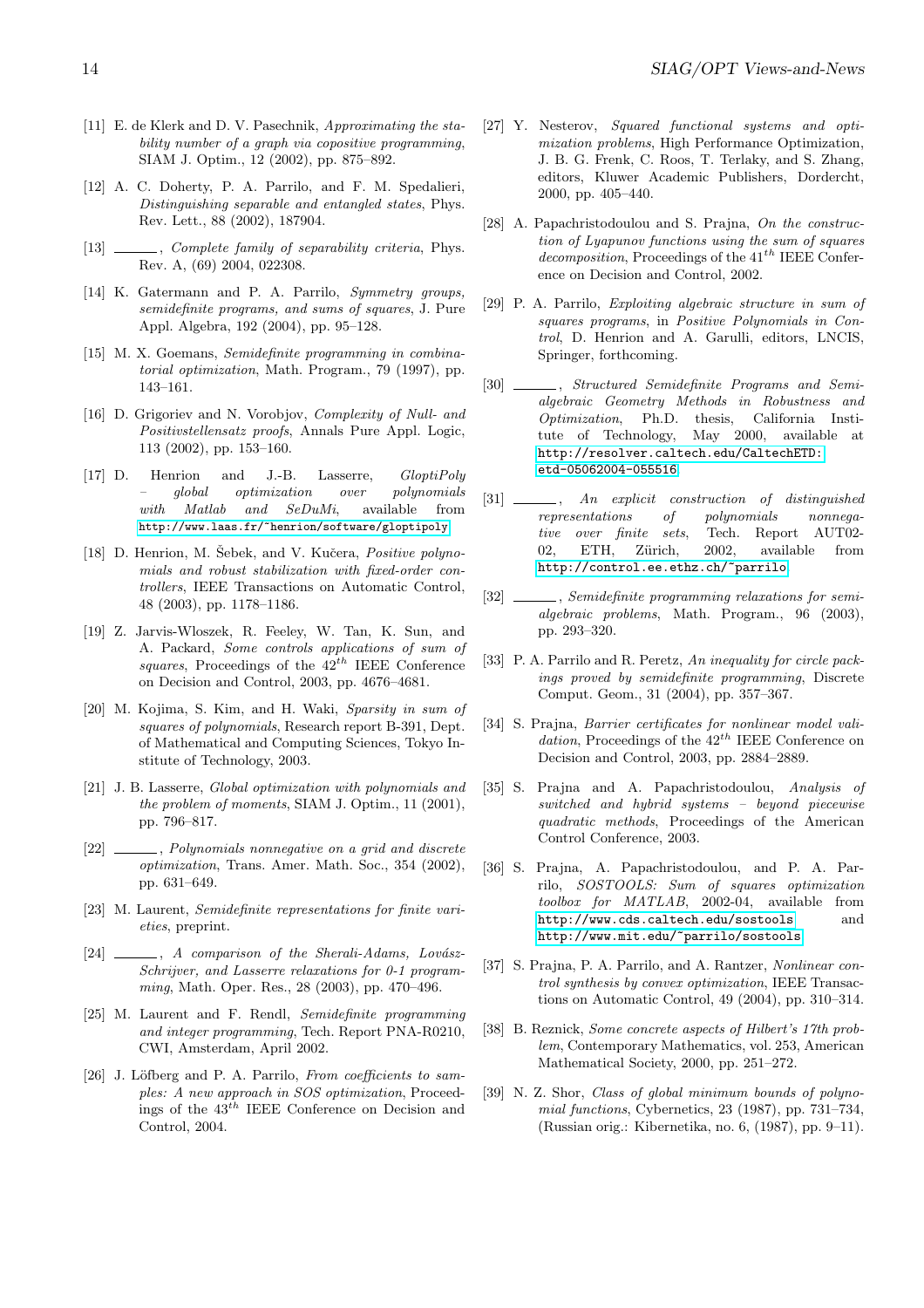- <span id="page-14-0"></span>[40] G. Stengle, A Nullstellensatz and a Positivstellensatz in semialgebraic geometry, Math. Ann., 207 (1974), pp. 87–97.
- [41] J. Sturm,  $SeDuMi$  version 1.05, October 2001, available from http://fewcal.uvt.nl/sturm/software/sedumi.html.
- [42] R. Thomas and R. Weismantel, *Truncated Gröbner* bases for integer programming, Appl. Algebra Engrg. Comm. Comput., 8 (1997), pp. 241–256.
- [43] M. Todd, [Semidefinite optimization](http://fewcal.uvt.nl/sturm/software/sedumi.html), Acta Numer., 10 (2001), pp. 515–560.
- [44] L. Vandenberghe and S. Boyd, Semidefinite programming, SIAM Rev., 38 (1996), pp. 49–95.
- [45] H. Wolkowicz, R. Saigal, and L. Vandenberghe, (editors), Handbook of Semidefinite Programming, Kluwer Academic Publishers, Dordercht, 2000.

### Optimization with Polynomials and Fixed-Order Robust Controllers: A Design Example

Didier Henrion LAAS-CNRS, 7 Avenue du Colonel Roche, 31 077 Toulouse, France (henrion@laas.fr) and Department of Control Engineering, Faculty of Electrical Engineering, Czech Technical University in Prague, Technická 2, 16627 Prague, Czech Republic.

#### Prashant Ghildiyal

Institute of Technology, Banaras Hindu University, Varanasi 221005, India.

Abstract: With the help of an inverted pendulum example, we show how convex optimization over linear matrix inequalities can be used to design a robust  $H_{\infty}$ controller of fixed order, based on a purely algebraic approach and recent results on positive polynomials.

### 1. Introduction

The objective of this short note is to explain with the help of a simple example how algebraic control techniques can be combined with *convex optimization* to solve a potentially difficult control problem. The focus here is mainly on the numerical example, and the underlying theory is described elsewhere. We apply the methodology proposed in [4] and [5] to design a fixed-order robust controller minimizing  $H_{\infty}$  performance criteria for an *inverted pendulum* system.

Numerical experiments were carried out with the help of [th](#page-16-0)e P[oly](#page-16-0)nomial Toolbox 2.5 [8], the LMI interface YALMIP 2.1 [6], and the semidefinite programming solver SeDuMi 1.05 [10], under a Matlab 6.5 environment running on a Sun Solaris Sparc Blade 150 workstation.

### 2. Desi[g](#page-16-0)n with one measurement



Figure 1: Inverted pendulum system.

We consider the inverted pendulum setup of figure 1, described in [7, Section 7], whose linearized transfer function from input u (dragging force) to output  $z_1$  (card position) is given by the rational function  $G(s) = G_1(s) =$  $b_1(s)/a(s) = 2(s^2 - 10)/(s^2(s^2 - 20))$  in the complex Laplace vari[ab](#page-16-0)le s.

First we want to find a single-input-single-output (SISO) robust linear control law  $u(s) = K_1(s)e(s)$  with  $K_1(s) = y_1(s)/x(s)$  such that pendulum position  $z_1(s)$ tracks a reference position  $z_*(s)$ , according to the classical error feedback scheme  $e(s) = z_*(s) - z_1(s)$ . In the  $H_{\infty}$  setting, closed-loop robustness is ensured if the sensitivity function  $S_{11}(s) = 1/(1 + G_1(s)K_1(s))$  and the complementary sensitivity function  $T_{11}(s) = 1 - S_{11}(s)$ have sufficiently small  $H_{\infty}$  norms [3]. Recall that

$$
||S||_{\infty} = \sup_{s=j\omega, \ \omega \in \mathbb{R}} |S(s)|
$$

denotes the peak value of the magn[itu](#page-16-0)de of rational transfer function S evaluated along the imaginary axis. The notation j, traditionally used in control systems engineering, refers to the imaginary unit  $j = \sqrt{-1}$ . Physically, a high value of  $||S||_{\infty}$  attained at some  $s_* = j\omega_*$  corresponds to a resonance peak at pulsation  $\omega_*$ . Hence, roughly speaking, minimizing the  $H_{\infty}$  norm amounts to removing resonance peaks as much as possible.

We formulate our SISO  $H_{\infty}$  fixed-order controller design problem as follows: given plant polynomials<sup>1</sup>  $a(s)$ and  $b_1(s)$  of degree n (the plant order), find controller

<sup>&</sup>lt;sup>1</sup>All the polynomials in this note are real coefficient polynomials of the complex Laplace variable s.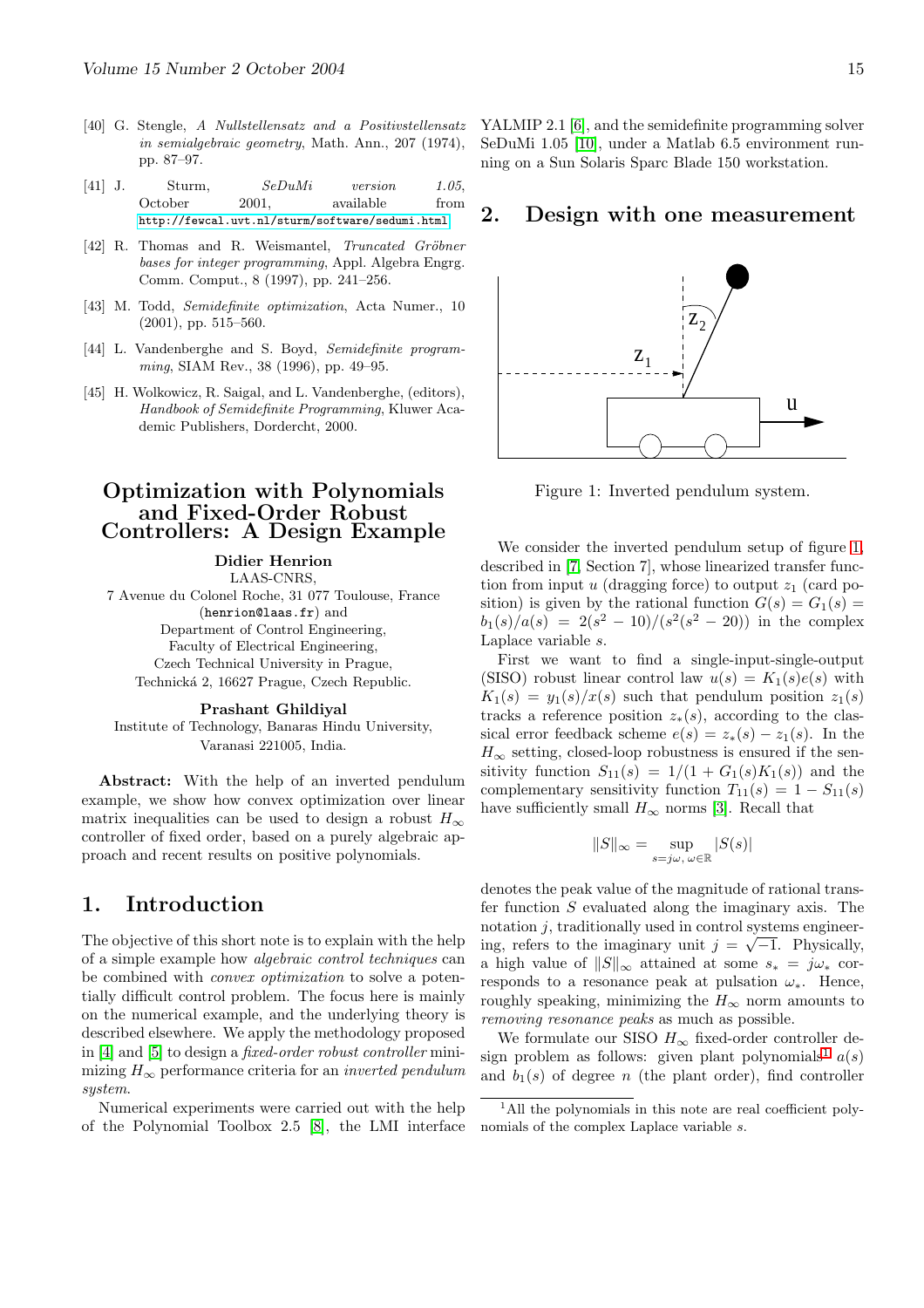polynomials  $x(s)$  and  $y_1(s)$  of given degree m (the controller order) such that

$$
||S_{11}(s)||_{\infty} = \left\| \frac{a(s)x(s)}{a(s)x(s) + b_1(s)y_1(s)} \right\|_{\infty} \le M_{S_{11}}
$$

where  $M_{S_{11}}$  is a given upper bound. Here we do not enforce an upper bound on the  $H_{\infty}$  norm of  $T_{11}(s)$ . Practice reveals that in this case, it will be minimized by side-effect since  $S_{11}(s) + T_{11}(s) = 1$ .

### 3. Fixed-order controller design

In general,  $H_{\infty}$  controller design is *difficult* as soon as the order of the controller to be found is strictly less than the order of the plant to be controlled. We are not aware of any tractable numerical method to compute systematically such low-order  $H_{\infty}$  controllers. In several applications such as embedded control systems for the aerospace industry, low controller order is a fundamental requirement because it means easy and light implementation of the control law.

In [4] and [5], results on positive polynomials were used to come up with a *linear matrix inequality* (LMI) formulation of fixed-order robust and  $H_{\infty}$  controller design, in the algebraic, or polynomial framework initiated in [2]. Howe[ve](#page-16-0)r, the [L](#page-16-0)MI formulation is potentially conservative, meaning that we have no guarantee to solve the fixedorder controller design problem even if we know that a solution exists. As explained in [4], the key ingredi[en](#page-16-0)t in the design procedure resides in the choice of a central polynomial, or desired nominal closed-loop characteristic polynomial. The name central polynomial is used to emphasize the fact that this is a [ref](#page-16-0)erence characteristic polynomial around which design is carried out, see [4]. The main result of [5] can be summarized as follows.

Suppose that we are given a set of polynomials  $n_i^k(s)$ ,  $d_i^k(s)$  as well as a set of positive real numbers  $\gamma^k$  for  $i, k =$  $1, 2, \ldots$  We seek polynomials  $x_i(s)$  of given degrees s[uch](#page-16-0) that

$$
\left\| \frac{\sum_{i} n_i^k(s) x_i(s)}{\sum_{i} d_i^k(s) x_i(s)} \right\|_{\infty} < \gamma^k, \quad k = 1, 2, \dots
$$
 (1)

Following [5], we define  $c(s)$  as a central polynomial of the same degree  $\delta$  as the polynomials

$$
n^{k}(s) = \gamma \sum_{i} d_{i}^{k}(s)x_{i}(s) + \sum_{i} n_{i}^{k}(s)x_{i}(s)
$$

and

$$
d^k(s) = \gamma \sum_i d_i^k(s) x_i(s) - \sum_i n_i^k(s) x_i(s).
$$

We also define the 2-by-2 polynomial matrices  $N^k(s)$  = diag  $\{n^k(s), n^k(s)\}, D^k(s) = \text{diag}\{d^k(s), d^k(s)\}, C(s) =$   $[c(s) c(s); -c(s) c(s)]$  whose coefficient matrices, corresponding to increasing powers of the variable s, are gathered in the block matrices  $N^k$ ,  $D^k$ , and C respectively. Note that the matrices  $N^k$  and  $D^k$  are linear in the coefficients of the polynomials  $x_i(s)$ . With these notations, results on positive polynomial matrices are invoked in [5] to derive the following solution to the  $H_{\infty}$  fixed-order controller design problem.

**Theorem 1** Given a central polynomial  $c(s)$ , if the m[a](#page-16-0)trix inequalities

$$
(N^{k})^{T}C + C^{T}N^{k} - H(P_{n}^{k}) \succ 0,
$$
  
\n
$$
(D^{k})^{T}C + C^{T}D^{k} - H(P_{d}^{k}) \succ 0, \quad k = 1, 2, ...
$$
\n(2)

are feasible, then  $H_{\infty}$  specifications (1) are met. This is a convex LMI problem in the coefficients of polynomials  $x_i(s)$  and symmetric matrices  $P_n^k$  and  $P_d^k$ .

The central polynomial  $c(s)$  plays [th](#page-1-0)e role of a target closed-loop characteristic polynomial around which the design is carried out. Sensible strategies for the choice of the central polynomial  $c(s)$  are discussed in [4] and [5].

## 4. Application to the inverted pendulum problem

Suppose we are seeking a third-order  $(m = 3)$  controller for our fourth-order  $(n = 4)$  inverted pendulum plant described in Section 2.. Using results of Section 3., in order to derive an LMI formulation for this design problem, we must choose a suitable central polynomial. Following rules of thumb explained in [4] and [5], we found by an error-and-tr[ial](#page-2-0) iterative procedure the fol[low](#page-3-0)ing seventh-degree  $(n + m = 7)$  central polynomial  $c(s) = (s+20)(s+10)(s+3)^2(s+1)^2(s+0.01).$ 

With the upper bound  $M_{S_{11}} = 20$  we solve [LM](#page-16-0)I pr[ob](#page-16-0)lem (2) to obtain the third degree controller polynomials  $x(s) = -2441.0 - 929.36s + 17.699s^2 + s^3$  and  $y_1(s) = -0.74001 - 32.610s + 1110.4s^2 + 349.23s^3$  yielding  $||S_{11}(s)||_{\infty} = 14.610, ||T_{11}(s)||_{\infty} = 14.459.$ 

Ty[pic](#page-1-0)al acceptable values for these  $H_{\infty}$  norms are between 1 and 2 (see [3]), so we are very far from a sensible robust design. It can be checked that the system response features unacceptable undershoot and overshoot which would probably exceed physical capabilities of the plant. This could [be](#page-16-0) expected. Indeed, as pointed out in [7], the open-loop system is both unstable and nonminimum phase, and the unstable zero occurs at a lower frequency than the unstable pole. It means that any stabilizing controller that can be designed for this plant will ha[ve](#page-16-0) very poor performance and robustness properties. As pointed out in [7], it is easy to gain some appreciation of the difficulty of the control problem when only the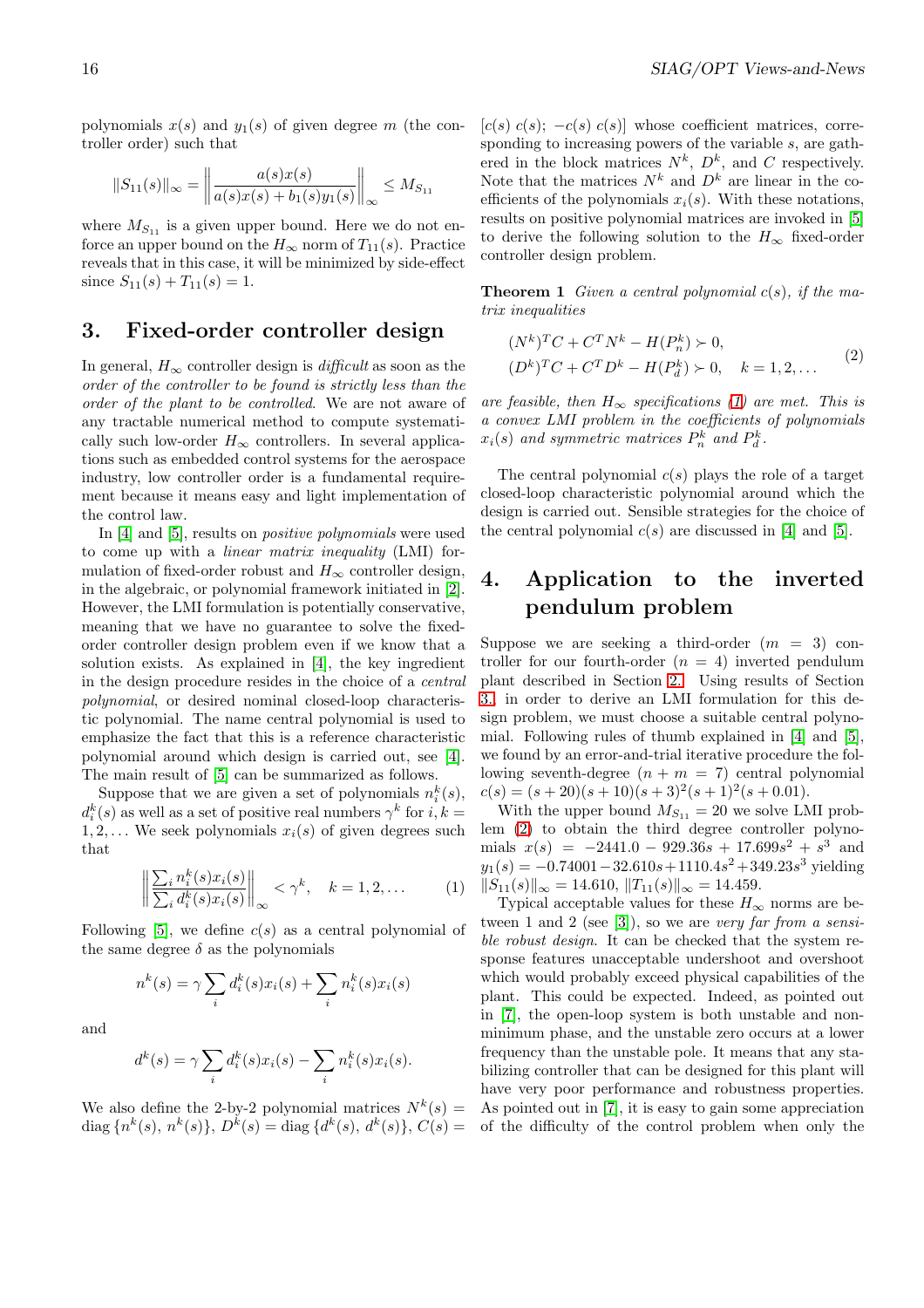<span id="page-16-0"></span>pendulum position  $z_1$  is measured, by *trying to balance a* broom with both eyes shut.

### 5. Design with two measurements

In order to improve closed-loop performance and robustness, we consider in this section that the *angle*  $z_2$  of the pendulum is also measured and available for feedback, along with the pendulum *position*  $z_1$ . Therefore we will have to solve a single-input-multi-output (SIMO) design problem.

Let  $G(s) = [G_1(s); G_2(s)]$  denote the SIMO open-loop transfer function, where  $G_1(s)$ , as previously, is the transfer function from  $u(s)$  to  $z_1(s)$ , and  $G_2(s) = b_2(s)/a(s) =$  $-2s^2/(s^2(s^2-20))$  is the transfer function from  $u(s)$  to  $z_2(s)$ .

As in [7] we consider the feedback configuration  $u(s) = K_1(s)e(s) - K_2(s)z_2(s)$ , with  $e(s) = z_*(s)$  $z(s)$ . The feedback matrix  $K(s) = [K_1(s) \quad K_2(s)]$  consists of  $K_1(s) = y_1(s)/x(s)$  as previously and  $K_2(s) =$  $y_2(s)/x(s)$ . The 2-by-2 sensitivity functions are now given by  $S(s) = (I + G(s)K(s))^{-1}$  and  $T(s) = I - S(s)$ . Let  $S_{ij}(s)$  and  $T_{ij}(s)$  denote entries  $(i, j)$  in  $S(s)$  and  $T(s)$ , respectively.

We formulate our SIMO  $H_{\infty}$  design problem as follows: given plant polynomials  $a(s)$ ,  $b_1(s)$ , and  $b_2(s)$  of degree n, find controller polynomials  $x(s)$ ,  $y_1(s)$ , and  $y_2(s)$  of given degree  $m$  such that

$$
||T_{11}(s)||_{\infty} = ||\frac{b_1(s)y_1(s)}{a(s)x(s)+b_1(s)y_1(s)+b_2(s)y_2(s)}||_{\infty} \le M_{T_{11}},
$$
  

$$
||T_{22}(s)||_{\infty} = ||\frac{b_2(s)y_2(s)}{a(s)x(s)+b_1(s)y_1(s)+b_2(s)y_2(s)}||_{\infty} \le M_{T_{22}},
$$

where  $M_{T_{11}}$  and  $M_{T_{22}}$  are given upper bounds.

Suppose we are seeking a second-order  $(m = 2)$  controller. After various trials consisting in decreasing the upper bounds while moving apart the roots of the central polynomial, we come up with the central polynomial  $c(s) = (s + 20)^2(s + 1)^2(s + 0.1)^2$  and the upper bounds  $M_{T_{11}} = 2$  and  $M_{T_{22}} = 3$ . We refer the interested reader to [4] for a description of this heuristic iterative procedure. Upon solving LMI problem (2) we obtain the second degree controller polynomials  $x(s) = 116.35 +$  $145.90s + s^2$ ,  $y_1(s) = -1.6205 - 33.693s - 38.843s^2$ , and  $y_2(s) = -1918.5 - 2764.9s - 496.12s^2$ , yielding  $||S_{11}(s)||_{\infty} = 1.1050$  and  $||T_{11}(s)||_{\infty} = 1.1419$ .

Comparing to the results of the previous section, the improvement brought by the second measurement is significant, since the  $H_{\infty}$  norms of sensitivity and complementary sensitivity functions are now significantly less than 2 with our second-order controller. A comparable performance was achieved in [7] with a more complicated fourth-order controller.

### 6. Conclusion

In this note we have applied the polynomial/LMI approach described in [4] and [5] to design a fixed-order robust controller satisfying  $H_{\infty}$  performance specifications for an inverted pendulum system.

A promising research direction is the study of numerical properties (computational complexity, numerical stability) of algorithms tailored to solve LMI problems coming from polynomial positivity conditions. As shown in [1], the Hankel or Toeplitz structure can be exploited to design fast algorithms to solve Newton steps in barrier schemes and interior-point algorithms. Numerical stability is also a concern, since it is well-known for example that Hankel matrices are exponentially ill-conditioned. Alternative polynomial bases such as Chebyshev or Bernstein polynomials may prove useful.

#### REFERENCES

- [1] Y. Genin, Y. Hachez, Yu. Nesterov, R. Stefan, P. Van Dooren, and S. Xu, *Positivity and LMIs*, Eur. J. Control, 8 (2002), pp. 275–298.
- [2] V. Kučera, Discrete Linear Control: The Polynomial Approach, John Wiley and Sons, Chichester, 1979.
- [3] H. Kwakernaak, Robust control and  $H_{\infty}$  optimization, Tutorial Paper, IFAC Automatica, 29 (1993), pp. 255–273.
- [4] D. Henrion, M. Šebek, and V. Kučera, *Positive polyno*mials and robust stabilization with fixed-order controllers, IEEE Transactions on Automatic Control, 48 (2003), pp. 1178–1186.
- [5] D. Henrion, LMI optimization for fixed-order  $H_{\infty}$  controller design, Proceedings of the IEEE Conference on Decision and Control, Maui, Hawaii, 2003.
- [6] J. Löfberg, YALMIP Yet Another LMI Parser, Version 2.1, Linköpings Universitet, Sweden, 2002.
- [7] R. H. Middleton, *Trade-offs in linear control system de*sign, IFAC Automatica, 27 (1991), pp. 281–292.
- [8] PolyX Ltd., The Polynomial Toolbox for Matlab, Version 2.5, Prague, Czech Republic, 2001.
- [9] C. Scherer and S. Weiland, Course on LMIs in Control, Lecture Notes at Delft University of Technology and Eindhoven University of Technology, The Netherlands, 2002.
- [10] J. F. Sturm, Using SeDuMi 1.02, a Matlab toolbox for optimization over symmetric cones, Optim. Methods Softw., 11-12 (1999), pp. 625–653.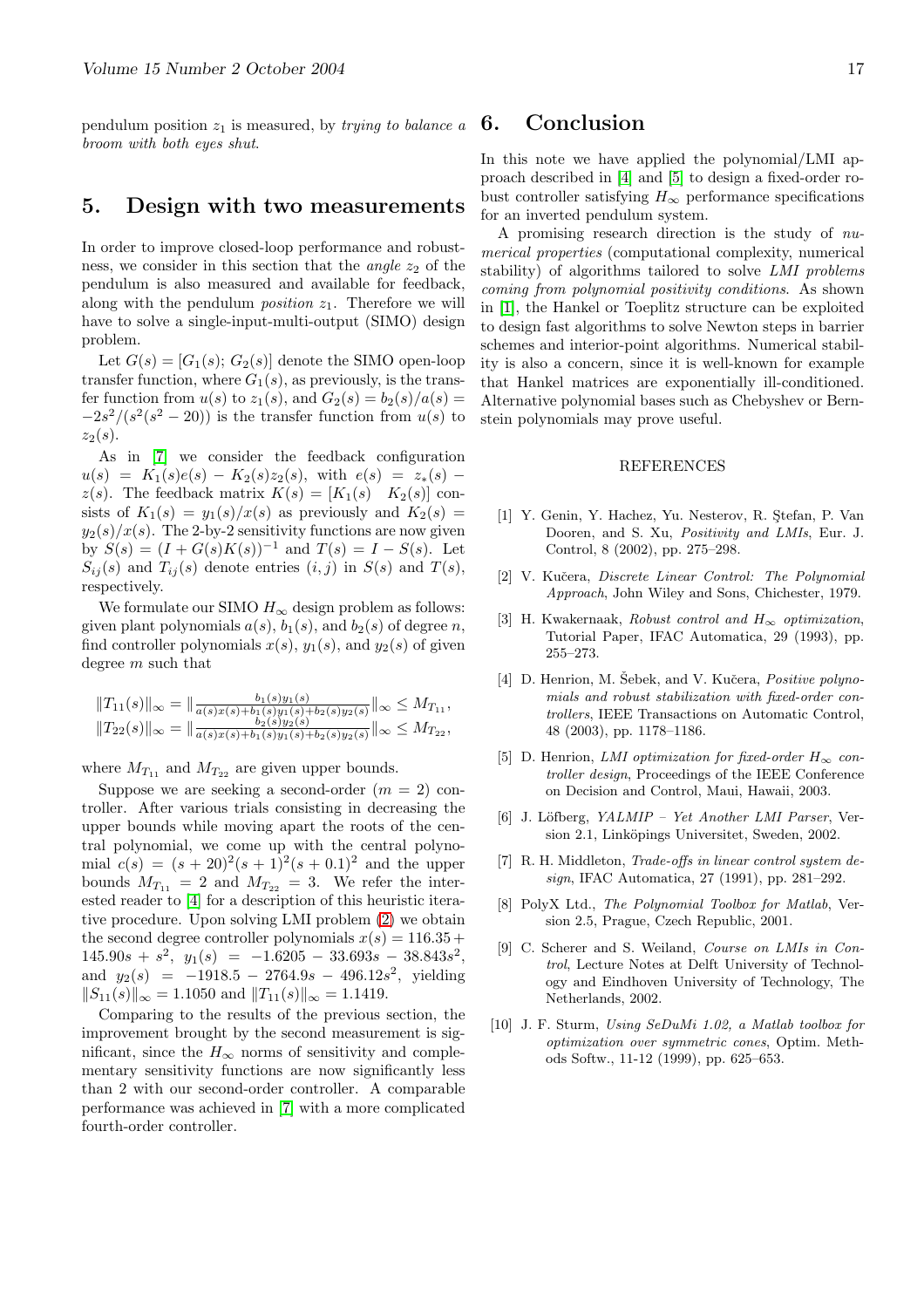# Bulletin

### <span id="page-17-0"></span>1. Workshop Announcements

#### Eighth SIAM Conference on Optimization

Sunday to Wednesday, May 15-18, 2005, Stockholm, Sweden http://www.siam.org/meetings/op05

The Eighth SIAM Conference on Optimization, sponsored by the SIAM Activity Group on Optimization, will feature [the latest research in theory, algorithms,](http://www.siam.org/meetings/op05) and applications in optimization problems. In particular, it will emphasize large-scale problems and will feature important applications in networks, manufacturing, medicine, biology, finance, aeronautics, control, operations research, and other areas of science and engineering. The conference brings together mathematicians, operations researchers, computer scientists, engineers, and software developers; thus it provides an excellent opportunity for sharing ideas and problems among specialists and users of optimization in academia, government, and industry.

The themes of the conference include, but are not limited to: large-scale nonlinear programming; large-scale linear programming; simulation-based optimization; optimization in medicine and biology; stochastic programming; optimization in finance; semidefinite programming; computational optimization frameworks.

The organizing committee is formed by 12 members and co-chaired by A. Forsgren (Royal Institute of Technology, Sweden) and H. Wolkowicz (University of Waterloo).

The invited plenary speakers are: D. Bienstock (Columbia University), M. C. Ferris (University of Wisconsin), O. Ghattas (Carnegie Mellon University), J. Gondzio (University of Edinburgh), M. Kojima (Tokyo Institute of Technology), M. Laurent (CWI, The Netherlands), A. Shapiro (Georgia Institute of Technology), and A. Sofer (George Mason University).

A number of minisymposia have already been submitted, in topics like:

- Advances in Large Sparse Nonlinear Programming.
- Applications in Finance.
- Applications in Medicine and Biology.
- Computational Biology.
- Applications in VLSI Design.
- Complementarity Problems.
- Derivative-Free Optimization.
- Optimization in Aerospace Engineering.
- Implementation and Robustness for Interior-Point Methods.
- Interior-Point Methods for Very Large Problems.
- Multidisciplinary Optimization.
- Network Optimization.
- Nonlinear Semidefinite Programming
- Progress in Nonlinear Optimization and Filter Methods.
- Simulation Based Design Optimization.

#### Workshop on Optimization in Finance

July 5-9, 2005, International Center for Mathematics, University of Coimbra, Portugal http://www.mat.uc.pt/tt2005/of

Optimization models and methods play an increasingly important role in financial decision making. Many problems in q[uantitative finance, originated from a](http://www.mat.uc.pt/tt2005/of)sset allocation, risk management, derivative pricing, and model fitting, are now routinely and efficiently solved using modern optimization techniques. This workshop will bring together researchers in the rapidly growing field of financial optimization and intends to provide a forum for innovative models and methods on new topics, novel approaches to well-known problems, success stories, and computational studies in this exciting field. Participants are encouraged to present and discuss their recent work and new, possibly controversial, approaches are particularly welcome.

The targeted audience for this workshop includes graduate students and faculty members working in applied mathematics, operations research, and economics, who have been interested in mathematical finance or plan to do so. The workshop will also be attractive for those doing quantitative modeling in the financial market.

A one-day short-course, intended for optimization researchers interested in quantitative finance as well as finance researchers and practitioners interested in optimization models and methods, will precede the scientific program of the workshop. Invited and contributed presentations will be scheduled during the remaining three days.

The invited plenary speakers are: J. R. Birge (University of Chicago), T. F. Coleman (Cornell University), H. Konno (Chuo University, Japan), J. M. Mulvey (Princeton University), R. T. Rockafellar (University of Washington), N. Touzi (CREST, France), and S. A. Zenios (University of Cyprus). The short course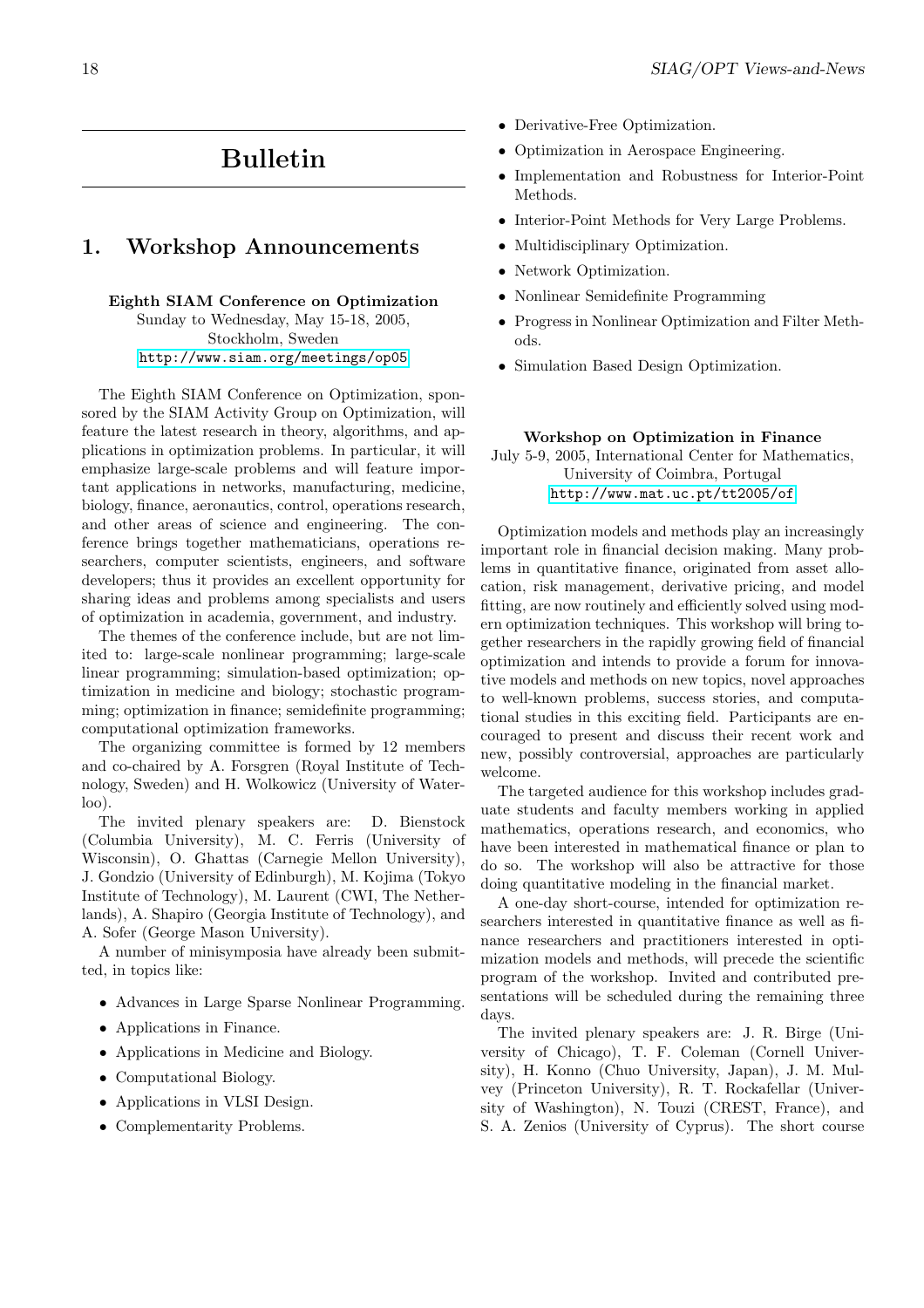is given by R. H. Tütüncü (Carnegie Mellon University) and S. Uryasev (University of Florida).

### Summer School on Geometric and Algebraic Approaches for Integer Programming

July 11–15, 2005, International Center for Mathematics, University of Lisbon, Portugal http://www.mat.uc.pt/tt2005/ss

The School is composed by five set of lectures, designed to introduce young researchers to the more recent advances on [geometric and algebraic approaches f](http://www.mat.uc.pt/tt2005/ss)or integer programming. Each set of lectures will be about six hours long. They will provide the background, introduce the theme, describe the state-of-the-art, and suggest practical exercises. The organizers will try to provide a relaxed atmosphere with enough time for discussion.

Integer programming is a field of optimization with recognized scientific and economical relevance. The usual approach to solve integer programming problems is to use linear programming within a branch-and-bound or branch-and-cut framework, using whenever possible polyhedral results about the set of feasible solutions. Alternative algebraic and geometric approaches have recently emerged that show great promise. In particular, polynomial algorithms for solving integer programs in fixed dimension have recently been developed. This is a hot topic of international research, and the School will be an opportunity to bring up-to-date knowledge to young researchers.

The School is composed by five lectures, designed to introduce young researchers to the more recent advances on geometric and algebraic approaches for integer programming. Each lecture will be about three hours long. They will provide the background, introduce the theme, describe the state-of-the-art, and suggest practical exercises. The organizers will try to provide a relaxed atmosphere with enough time for discussion.

The invited lecturers are: A. Barvinok (University of Michigan), G. Cornuéjols (Carnegie Mellon University), F. Eisenbrand (Max-Planck-Institut), J. de Loera (University of California, Davis), and R. Weismantel (Ottovon-Guericke Univ. Magdeburg).

### 22nd IFIP TC 7 Conference on System Modeling and Optimization July 18-22, 2005, Turin, Italy http://www2.polito.it/eventi/ifip2005

The themes of the conference are mathematical models methods and algorithms in optimization, identification, simul[ation and their applications:](http://www2.polito.it/eventi/ifip2005)

- Optimization; optimization with PDE constraints; structural systems optimization; algorithms for linear and nonlinear programming; stochastic optimization; control and game theory; combinatorial and discrete optimization.
- Identification and inverse problems; fault detection; shape identification.
- Complex systems; stability and sensitivity analysis; neural networks; fractal and chaos; reliability.
- Computational techniques in distributed systems and in information processing environments; transmission of information in complex systems; data base design.
- Applications of optimization techniques and of computational methods to scientific and technological areas (such as medicine, biology, economics, finances, aerospace and aeronautics, etc.).

The invited plenary speakers are: R. Fletcher (University of Dundee), A. Forsgren (Royal Institute of Technology, Sweden), D. M. Frangopol (University of Colorado), W. Hager (University of Florida), J. Mayer (University of Zurich), J. Nocedal (Northwestern University), A. Quarteroni (EPFL, Switzerland), H. M. Soner (Koc University, Turkey), G. Uhlmann (University of Washington), and R. Zecchina (ICTP, Italy).

#### Workshop on Optimization in Medicine

July 20-22, 2005, International Center for Mathematics, University of Coimbra, Portugal http://www.mat.uc.pt/tt2005/om

The study of computing in medical applications has opened many challenging issues and problems for both the medic[al computing and mathematical com](http://www.mat.uc.pt/tt2005/om)munities. This workshop is intended to foster communication and collaboration between researchers in the medical computing community and researchers working in applied mathematics and optimization.

Mathematical techniques (continuous and discrete) are playing a key role with increasingly importance in understanding several fundamental problems in medicine.

For instance, mathematical theory of nonlinear dynamics and discrete optimization has been used to predict epileptic seizures. Next to stroke, epilepsy is among the most common disorders of the nervous system. Measures derived from the theory of nonlinear dynamics and discrete optimization techniques are used for prediction of impending epileptic seizures from analysis of multielectrode electroencephalographic (EEG) data.

Several examples of the use of mathematics in medicine can be found in recent cancer research. Sophisticated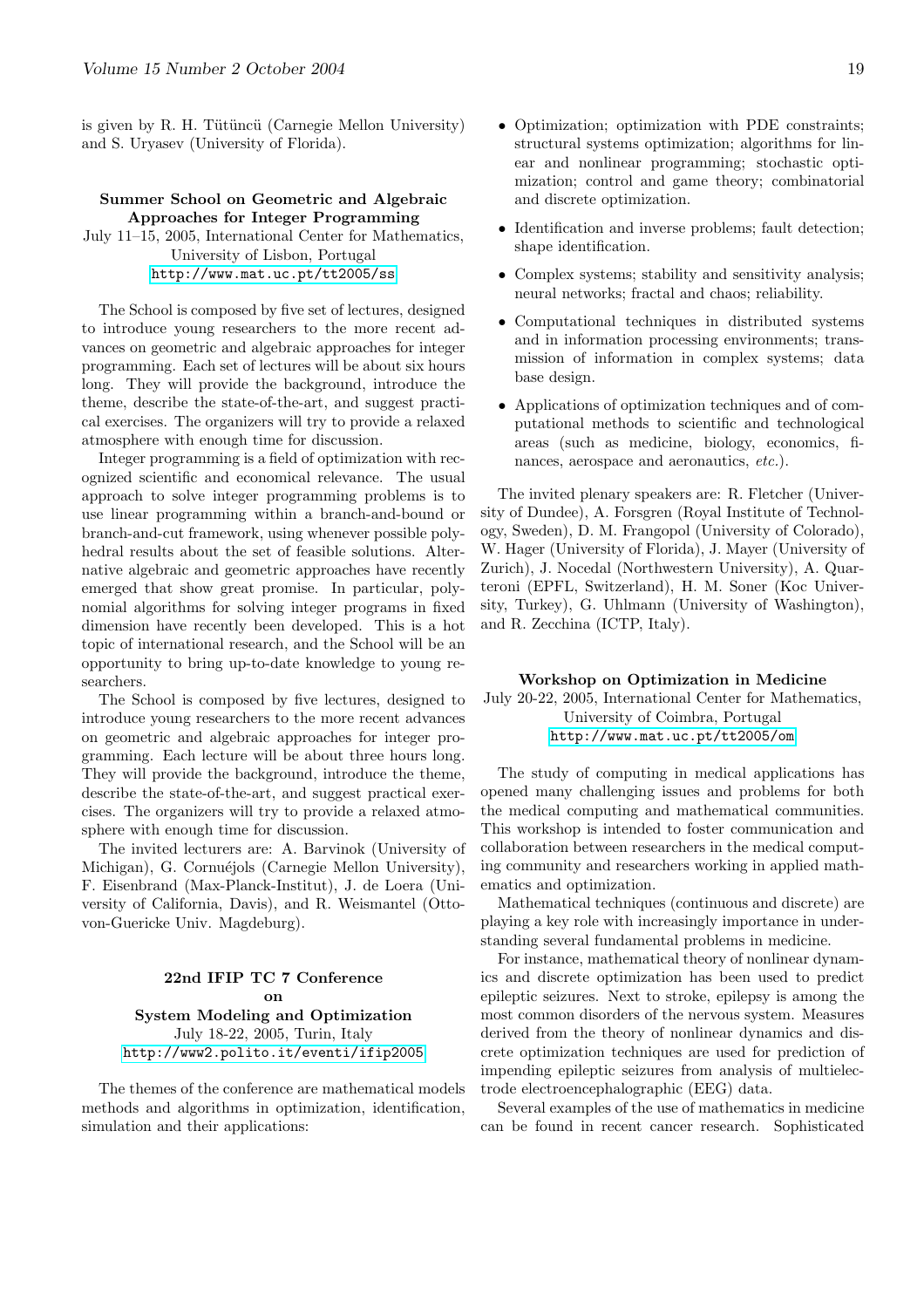mathematical models and algorithms have been used for generating treatment plans for radionuclide implant and external beam radiation therapy. With Gamma Knife treatment, for example, optimization techniques have been used to automate the treatment planning process.

Optimization has been used to address a variety of medical image registration problems. In particular, specialized mathematical programming techniques have been used in a variety of domains including the rigid alignment of primate autoradiographs and the non-rigid registration of cortical anatomical structures as seen in MRI.

The invited presentations will be complemented by sessions of contributed talks. The invited plenary speakers are: M. C. Ferris (University of Wisconsin), H. W. Hamacher (University of Kaiserslautern), L. D. Iasemidis (Arizona State University), J. P. Kaipio (University of Kuopio), E. K. Lee (Georgia Institute of Technology), and A. Rangarajan (University of Florida).

Workshop on PDE Constrained Optimization July 26-29, 2005, International Center for Mathematics, Tomar, Portugal

http://www.mat.uc.pt/tt2005/pde

Optimization problems governed by partial differential equation (PDE) constraints arise in many important application[s. Progress in computational and appli](http://www.mat.uc.pt/tt2005/pde)ed mathematics combined with the availability of rapidly increasing computer power steadily enlarges the range of applications that can be simulated numerically and for which optimization tasks, such as optimal design, parameter identification, and control are being considered. For most of these optimization problems, simple approaches combining off-the-shelf PDE solvers and optimization algorithms often lack robustness or can be very inefficient.

Successful solution approaches have to overcome challenges arising from, e.g., the increasing complexity of applications and their mathematical models, the influence of the underlying infinite dimensional problem structure on optimization algorithms, and the interaction of PDE discretization and optimization.

This workshop will combine a wide range of topics important to PDE constrained optimization in an integrated approach, fusing techniques from a number of mathematical disciplines including functional analysis, optimal control theory, numerical optimization, numerical PDEs, and numerical analysis and application specific structures.

A short course will be offered on the first day of the workshop by F. Tröltzsch (Technical University of Berlin) and M. Heinkenschloss (Rice University).

Invited and contributed presentations will be scheduled during the remaining three days. The invited plenary speakers are: M. D. Gunzburger (Florida State University), R. H. W. Hoppe (University of Augsburg),

K. Kunisch (University of Graz), G. Leugering (Univ. Erlangen-Nrnb.), A. T. Patera (MIT), R. Rannacher (University of Heidelberg), and E. W. Sachs (University of Trier).

### 2. Other Announcements

### SIAM Activity Group on Optimization Prize CALL FOR NOMINATIONS

The SIAM Activity Group on Optimization Prize (SIAG/OPT Prize) will be awarded at the SIAM Conference on Optimization to be held May 15-18, 2005, in Stockholm, Sweden.

The SIAG/OPT Prize, established in 1992, is awarded to the author(s) of the most outstanding paper, as determined by the prize committee, on a topic in optimization published in English in a peer-reviewed journal. The award period is the four calendar years preceding the year of the conference.

#### Eligibility

Candidate papers must be published in English in a peer-reviewed journal bearing a publication date within the award period. Thus, to be eligible for the prize, a paper must appear with a publication date in the 2001-2004 calendar years. Candidate papers must contain significant research contributions to the field of optimization, as commonly defined in the mathematical literature, with direct or potential applications.

#### Description of the Award

The award will consist of a plaque and a certificate containing the citation. At least one of the prize recipients is expected to attend the award ceremony and to present the paper at the conference.

#### Nominations

A letter of nomination, including a citation of the paper, should be sent by January 15, 2005, to:

SIAM Activity Group on Optimization Prize Professor Robert Vanderbei, Chair c/o J. M. Littleton SIAM 3600 University City Science Center Philadelphia, PA 19104-2688 USA

E-mail: littleton@siam.org Telephone: 215-382-9800 Fax: 215-386-7999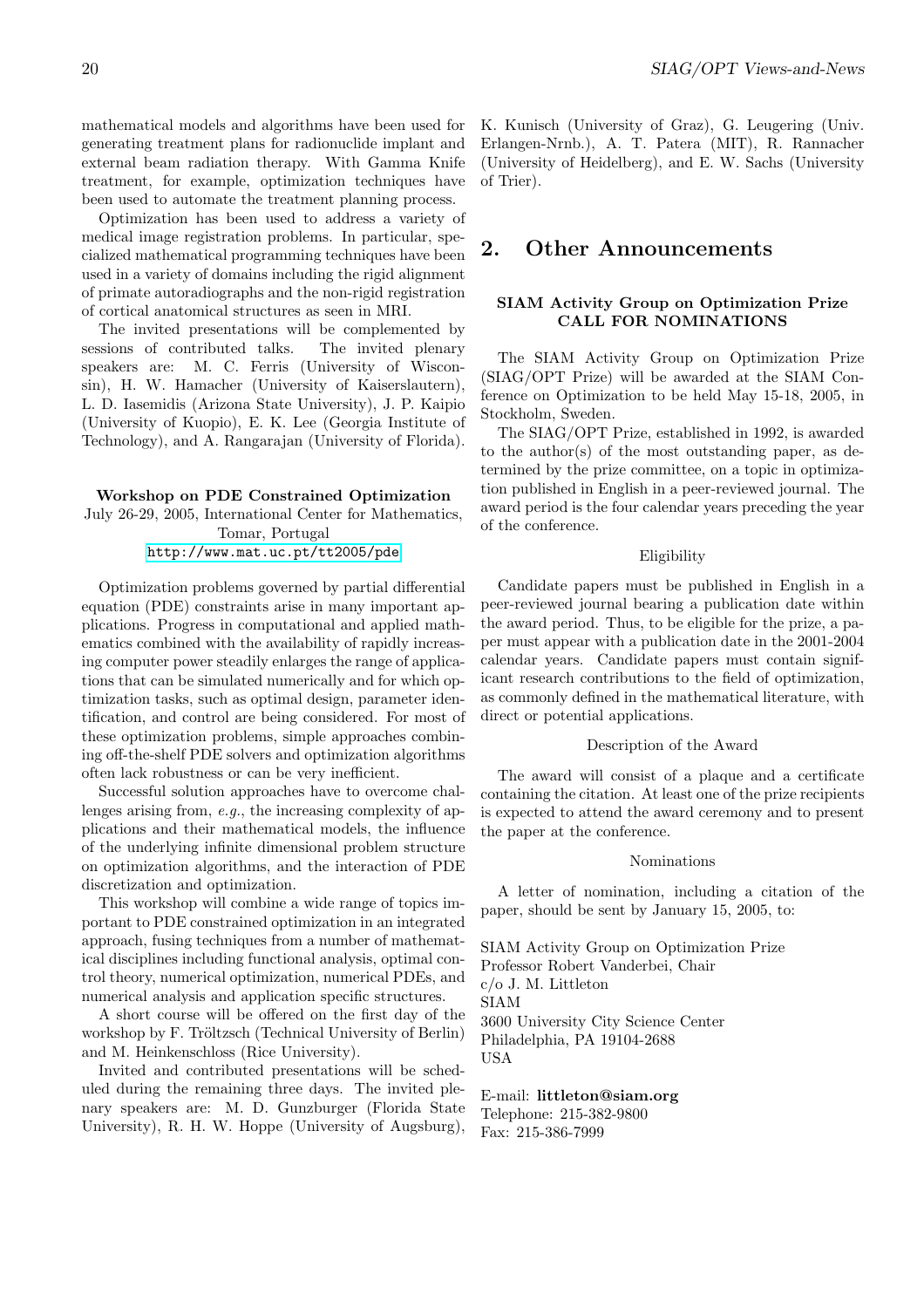#### Selection Committee

The members of the selection committee are: Robert Vanderbei (chair), Princeton University; Aharon Ben-Tal, Technion; Adrian Lewis, Simon Fraser University; S. Thomas McCormick, University of British Columbia; and Yinyu Ye, Stanford University.

### COAP 2003 Best Paper Award

The journal, Computational Optimization and Applications (COAP), has announced that Jeff Linderoth, Lehigh University, and Stephen Wright, University of Wisconsin-Madison, have won the COAP 2003 Best Paper Award for Decomposition Algorithms for Stochastic Programming on a Computational Grid, published in COAP, Volume 24, pp. 207-250. This paper demonstrates the vast potential of harnessing the computational capabilities of the millions of processors connected through the internet. Using over one thousand computers spread across the United States and in Europe, the authors describe how they solved many challenging problems. In one case, they solve a flight mobilization model involving billions of decisions in just over a day when conventional computing would have required over a year. To achieve these results, they provide new solution methods that work asynchronously and fit the heterogeneous, dynamic, and unreliable computing environment of widely dispersed machines that exists today. Their work provides a solid platform for further developments in exploiting the power of the computational grid.

### Special Issue of ETNA on Saddle Point Problems: Numerical Solution and Applications

The journal Electronic Transactions on Numerical Analysis (ETNA) will devote a special issue to the solution of saddle point problems. These problems arise in systems of PDEs with conservation laws (including Stokes and Navier-Stokes equations, incompressible linear elasticity, magnetostatics, etc.), in constrained optimization problems, in generalized least squares problems, and elsewhere. Such problems pervade computational science and engineering, and their efficient numerical solution is of paramount importance. However, to compute accurate solutions to saddle point problems at a reasonable cost has proved difficult. As a consequence, a significant effort has been devoted to define proper formulations, (stabilized) discretizations, and fast solution methods for discretized saddle point problems and their generalizations.

The present issue aims to attract papers on the continuous and discrete formulation of saddle point problems in all aspects of computational science, both for specific problems and in general, and on efficient solution techniques for the resulting systems of equations. Papers describing novel applications leading to saddle point problems are also of interest.

Manuscripts should be submitted electronically to one of the special issue editors listed below. The deadline for submission of papers is December 15, 2004. All submissions will undergo the standard refereeing process used for regular ETNA papers. The issue is expected to appear by the end of 2005. For more information on ETNA, see the web site http://etna.mcs.kent.edu.

If you have any questions, please contact the editors of the special issue:

Michele Benzi ([benzi@mathcs.emory.edu](http://etna.mcs.kent.edu)), Richard B. Lehoucq (rblehou@sandia.gov), Eric de Sturler (sturler@cs.uiuc.edu).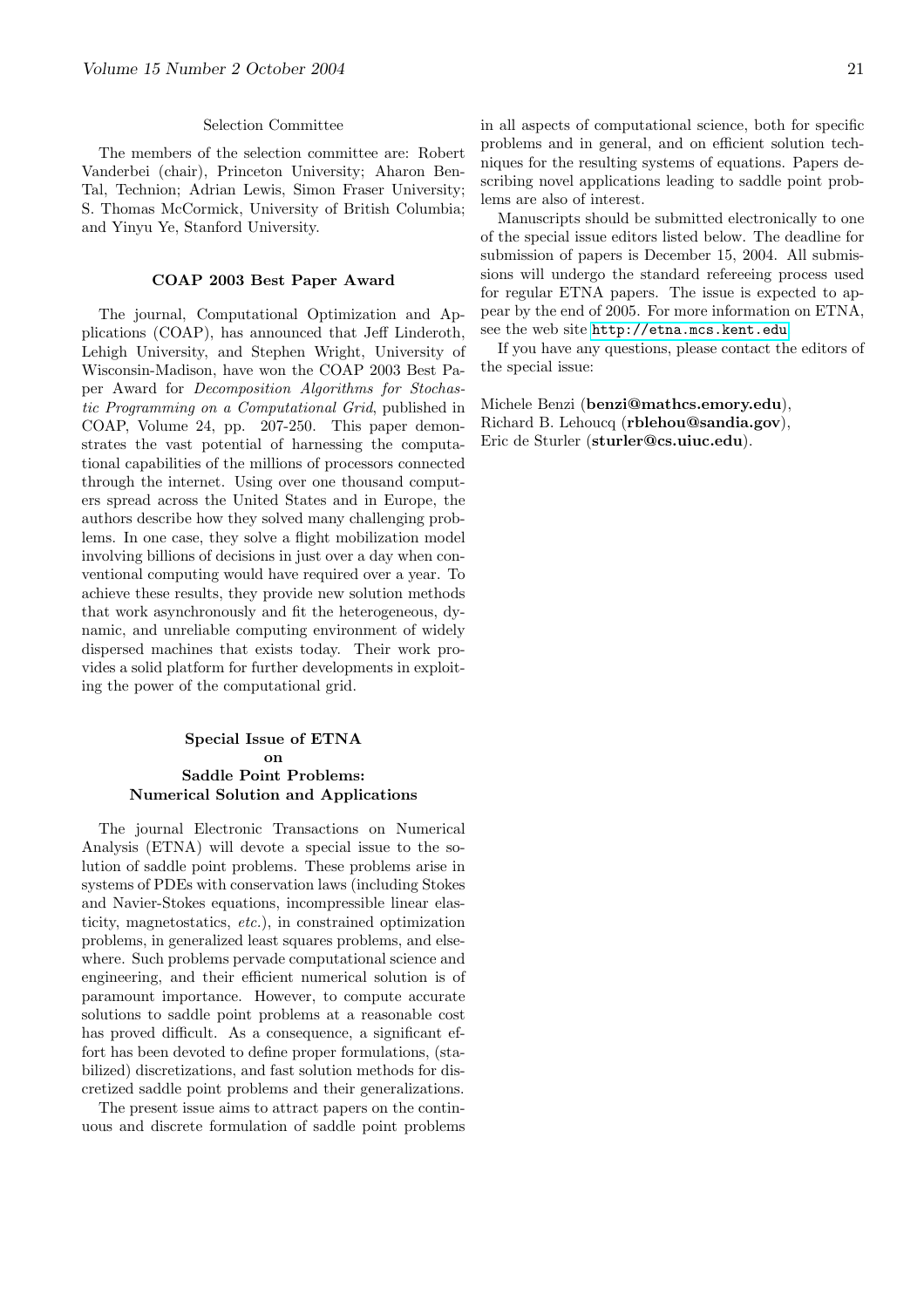# Chairman's Column

This is my first column for Views-and-News as the Chair of SIAG/OPT. I am honored to have been elected, and along with the other newly-elected board members (Vice Chair Bob Vanderbei, Program Director Sven Leyffer and Secretary/Treasurer Kees Roos) look forward to serving the organization. I am delighted to report that Luís Vicente has agreed to continue as the editor of SIAG/Optimization Views-and-News, having taken over that position following the tragic death of Jos Sturm last year.

I would first like to thank our former Chair Henry Wolkowicz and the other outgoing board members (Vice Chair Philippe Toint, Program Director Anders Forsgren and Secretary/Treasurer Natalia Alexandrov) for the outstanding leadership they have provided over the past three years. SIAG/OPT is particularly indebted to Natalia for her work maintaining the Activity Group's web site. This responsibility has recently been taken over by Sven Leyffer, and the SIAG/OPT home page is now at the URL http://www.mcs.anl.gov/~leyffer/siagopt.

Henry and Anders have left their board responsibilities behind, but are now very busy as Co-Chairs of the Organizing Committee for the 8th SIAM Conference on Optimiz[ation to be held in Stockholm, Sweden on May](http://www.mcs.anl.gov/~leyffer/siagopt) 15-18, 2005. The triennial SIOPT conference is now well established as one of the foremost international meetings on optimization. This year's meeting locale is an appropriate indicator of the very international make-up of our organization — over  $1/3$  of the members of SIAG/OPT are outside of the USA. The meeting combines an outstanding technical program with a beautiful location and should be well attended by SIAG/OPT members and nonmembers alike.

We all know that optimization has many important applications in business, engineering, logistics, medicine, economics and other areas. In recent years there have also been some very significant, but perhaps less wellknown, applications in the solution of long-open problems in mathematics. One such application that I would like to briefly describe is the solution of the well-known Kepler conjecture by Thomas Hales and his student Sam Ferguson, first announced in 1998. Kepler's conjecture, which dates to the early 17th century, asserts that the densest packing of equal-sized spheres in three-dimensional space is achieved by the "hexagonal close packing" (HCP), corresponding to how oranges are stacked in a grocery store (or, of some historical importance, cannonballs are stacked on the deck of a ship). A nicely written account of the history of the Kepler conjecture, including a description of Hales' proof, is in the book Kepler's Conjecture by George Szpiro, Wiley, 2003. Chapter 13 of Szpiro's book is entitled "Simplex, Cplex, and Symbolic Mathematics" The first sentence in the chapter reads "The proof of Kepler's conjecture is basically an optimization problem," and a few pages later the following paragraph appears:

"A typical example of Hales and Ferguson's problem had between one hundred and two hundred variables, and between one thousand and two thousand constraints. The variables in the linear programs were angles, volumes, and distances. The constraints expressed the conditions on lengths and angles so that only those packings that could actually exist were considered. Nearly one hundred thousand such problems had to be solved in the proof. In 98 percent of the five thousand nets that Hales investigated, that method worked."

Szpiro goes on to explain that in more difficult cases Hales and Ferguson had to resort to mixed-integer problems so as to obtain tighter bounds on the maximum "score" attainable by a given geometric configuration. By eventually showing that no configuration corresponding to a packing could attain a score higher than that attained by the HCP, Hales and Ferguson proved Kepler's conjecture. Hales' approach to the problem includes many novel ideas and complex details, but it is obvious that without the availability of fast, reliable software for linear and mixed-integer programming (in this case CPLEX) the proof attempt would have failed. For a more detailed description of Hales' approach see the article Bounds for the local density of sphere packings and the Kepler conjecture by Jeff Lagarias, Discrete and Computational Geometry, 27 (2002), pp. 165–193.

The Hales and Ferguson proof is still considered controversial due to the enormous amount of computation involved. The situation is not unlike that of the first proof of the four-color theorem, by Appel and Haken in 1976. The Appel-Haken proof involved so much computation that it is believed to have never been independently verified. However, a conceptually similar but greatly simplified proof by Robertson, Sanders, Seymour and Thomas, announced in 1995, reduces the computation required to the point that the proof can be relatively easily checked. It is entirely possible that a simpler proof of Kepler's conjecture will be found in years to come, but in all likelihood the proof will continue to build on optimization as a cornerstone.

Kurt M. Anstreicher, SIAG/OPT Chair Department of Management Sciences University of Iowa S210 PBB Iowa City, IA 52242, USA